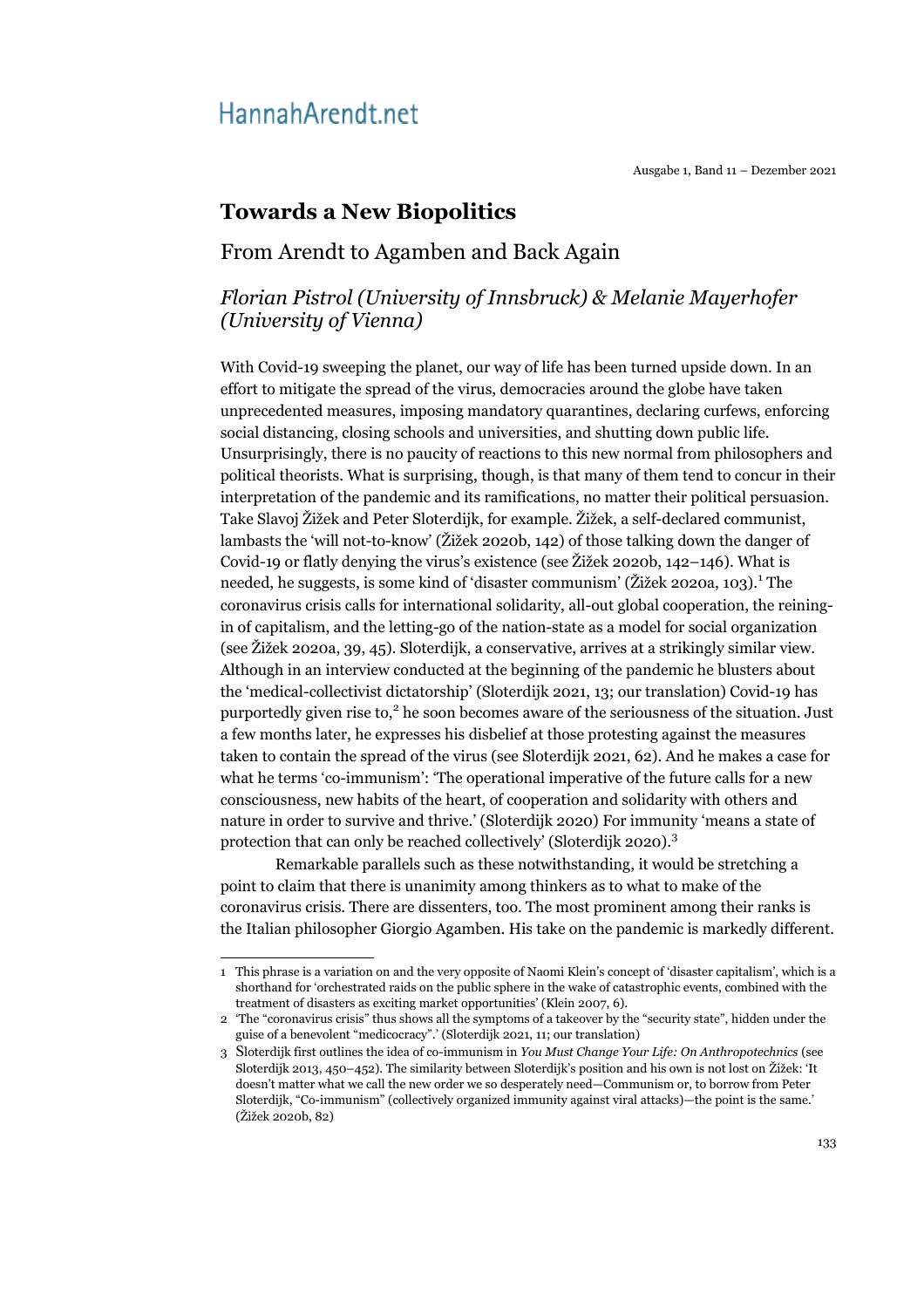Governments all over Europe, he argues, use Covid-19 as a pretext to bring about a 'Great Transformation' (Agamben 2021, 9) of the entire political landscape. The steps they have taken are meant not so much to quell the spread of the virus as to usher in the end of Western democracy (see Agamben 2021, 60). Once under the sway of the paradigm of governance Agamben calls 'biosecurity' (Agamben 2021, 60), the majority of citizens have shown themselves willing to renounce their life as political, social, and cultural beings and to accept their being reduced to their sheer biological existence (see Agamben 2021, 63– 64, 67). In this way, democracy morphs into 'technological-sanitationist despotism' (Agamben 2021, 10)—a form of despotism that, 'with the pervasiveness of its controls and with its suspension of all political activity, will be worse than the totalitarianisms we have known thus far' (Agamben 2021, 42).

This interpretation of the pandemic and its political aftermath builds on the notion of biopolitics that Agamben advances in his multi-volume *Homo Sacer* series. And this notion, in turn, owes a great deal to the thought of Hannah Arendt. Indeed, it is fundamentally Arendtian in character. This leaves one pondering whether Agamben's is the only way to avail oneself of Arendt's ideas in order to tackle the coronavirus crisis. Our response to this question is a resounding no. In the following, we show that Arendt's thought can be put to quite different use. Rejecting Agamben's vision of doom, we hold that the Covid-19 pandemic calls for an Arendtian conception of biopolitics that centres not on fatalism but on agency. Our argument to this effect falls into four parts. First, we defend the proposition that what Agamben calls biopolitics is but a generalization of Arendt's account of totalitarian domination. Second, we offer a critique of Agamben's take on the coronavirus crisis, which bears alarming similarities to right-wing conspiracy theories. Third, we bring into relief Arendt's keen awareness of the profound impact our active life has on the natural world. We combine this awareness with her definition of human beings as conditioned beings to suggest that she is mindful of the fact that our interacting with nature rebounds on us. This leads us to contend that Arendt, in a way, points us towards the unpleasant truth of Covid-19—namely, that it is the result of our foul treatment of the natural world. Fourth, we argue that since the way we affect nature is mediated by how we conduct our active life, the proper response to the coronavirus crisis is for us to change the latter, thus rendering it a matter of political concern. This politicization of our active life amounts to an Arendtian conception of biopolitics that is fundamentally different from Agamben's. Where his take on biopolitics revolves around political impotence, ours concentrates on agency—on our ability, that is, to join together and make a new beginning.

#### **1.**

On 21 February 1970, Agamben, then in his late twenties, sends a letter to Arendt, enclosing a copy of his essay 'On the Limits of Violence'.[4](#page-1-0) In this letter, Agamben tells Arendt that 'discovering your books … has represented a decisive experience' (Agamben 2009, 111) and avers that he 'feel[s] all the urgency of working in the direction you

<span id="page-1-0"></span><sup>4</sup> Arendt mentions Agamben's essay in *Macht und Gewalt*, the German edition of *On Violence* (see Arendt 2015, 35n44a).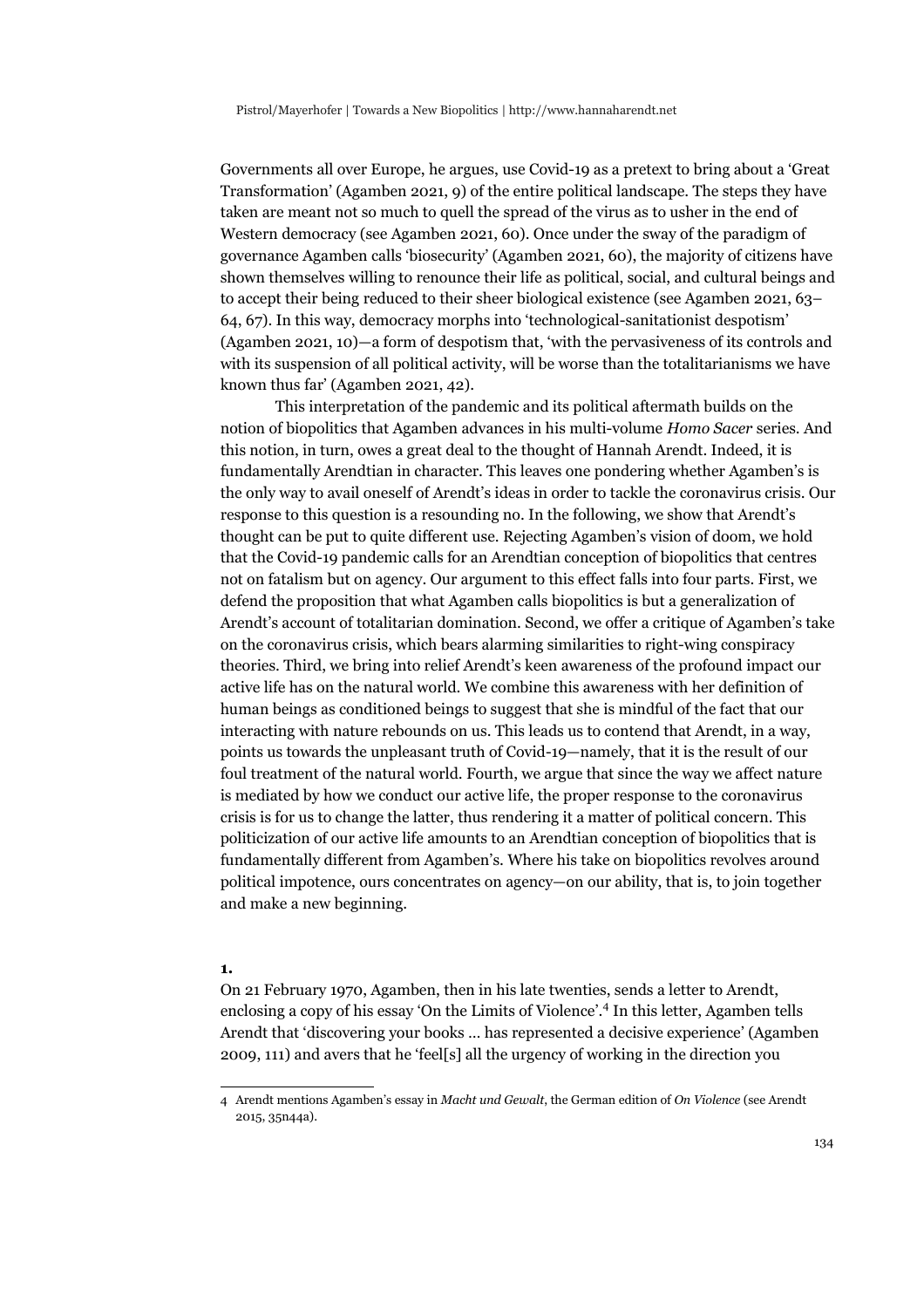pointed out' (Agamben 2009, 111). His conception of biopolitics, first proposed more than twenty years later in *Homo Sacer: Sovereign Power and Bare Life*, is proof that Agamben should remain true to his word. For although he—notorious for his eclecticism—draws on a vast array of thinkers from different epochs and disciplines, Arendt's influence clearly shines through. Even more than that, we maintain that Agamben's notion of biopolitics is, at bottom, an extension of some of Arendt's most prominent ideas.[5](#page-2-0)

In what follows, we do not give a comprehensive analysis of Agamben's understanding of biopolitics, leaving out many of the concepts he has helped gain currency in philosophical and political debates. Nor do we say much about the impact other thinkers have had on Agamben, passing over such prominent figures as Aristotle, Walter Benjamin, and Carl Schmitt. We confine ourselves to defending the proposition that the pillars of Agamben's conception of biopolitics are but generalizations of what Arendt takes to be the essential elements of totalitarian domination.

Regardless of our strong focus on Arendt, there is one other thinker we cannot ignore: Michel Foucault. For the position Agamben comes up with is, in a sense, an amalgamation of Foucault's thoughts on biopolitics and Arendt's reflections on totalitarianism. Indeed, Agamben bemoans Foucault's failure to infuse his analysis of biopolitics with Arendt's insights into totalitarian power (see Agamben 1998, 4), while lamenting the 'absence of any biopolitical perspective' (Agamben 1998, 120) in Arendt. The onus, he seems to imply, is on him to bring the two thinkers together.<sup>[6](#page-2-1)</sup>

Agamben starts off with Foucault's definition of biopolitics as 'the growing inclusion of man's natural life in the mechanisms and calculations of power' (Agamben 1998, 119; see Foucault 1978, 143), and then goes on to modify it significantly. Two changes are worth mentioning here.<sup>[7](#page-2-2)</sup> The first is that while Foucault thinks of biopolitics as a modern phenomenon that comes up in the eighteenth century (see Foucault 2003, 242),<sup>[8](#page-2-3)</sup> Agamben, equating sovereignty with '*the production of a biopolitical body*' (Agamben 1998, 6), construes the whole of the Western political tradition as a biopolitical endeavour. As a consequence, modern politics signifies not a break with but an intensification of what has been the political *modus operandi* of the West all along (see Agamben 1998, 9). The second change is that Agamben conceives of power's turn towards biological life not in terms of a simple inclusion but as an 'inclusive exclusion (an *exceptio*)' (Agamben 1998, 7). The political device making possible this inclusive exclusion is the state of exception, the declaration of which is the defining prerogative of the sovereign (see Agamben 1[9](#page-2-4)98, 15).<sup>9</sup> The suspension of the juridical order is

<span id="page-2-0"></span><sup>5</sup> Because of the prominent position we accord to Arendt, we are somewhat at odds with the mainstream of Agamben scholarship. Adam Kotsko and Carlo Salzani, the editors of *Agamben's Philosophical Lineage*, for example, do not list Arendt among Agamben's '[p]rimary [i]nterlocutors' but consider her a mere '[p]oint[] of [r]eference' (Kotsko/Salzani 2017, v).

<span id="page-2-1"></span><sup>6</sup> Agamben's is a somewhat simplified portrayal of Arendt's and Foucault's work. For some important qualifications, see Braun 2007, 6.

<span id="page-2-2"></span><sup>7</sup> For a detailed analysis of the parallels and differences between Foucault's and Agamben's notion of biopolitics, see Lemke 2011, 33–64.

<span id="page-2-3"></span><sup>8</sup> 'For millennia', writes Foucault, 'man remained what he was for Aristotle: a living animal with the additional capacity for a political existence; modern man is an animal whose politics places his existence as a living being in question.' (Foucault 1978, 143)

<span id="page-2-4"></span><sup>9</sup> As Schmitt, to whom Agamben owes this definition of sovereignty, puts it right at the beginning of his *Political Theology: Four Chapters on the Concept of Sovereignty*, 'Sovereign is he who decides on the exception.' (Schmitt 2005, 5)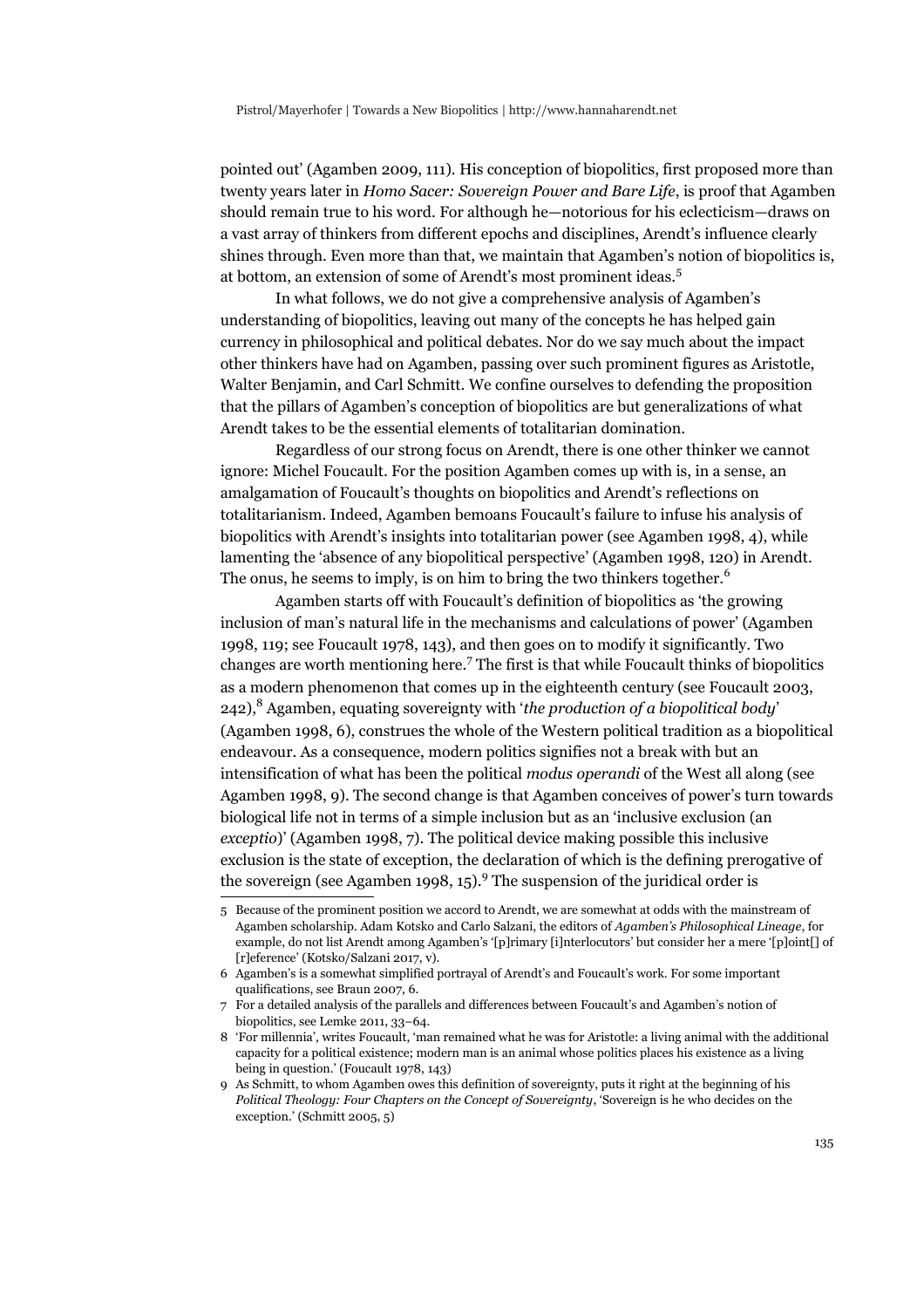tantamount to a pushing-outside—an exclusion, that is—of those who, under normal conditions, fall within its purview. This does not mean, however, that they are all of a sudden beyond the grasp of sovereign power, cut off and left to their own devices. Deprived of the rights and duties that come with being citizens, the excluded now find themselves before the sovereign as natural beings, without any legal protection whatsoever. To this extent, their exclusion is inclusive. And owing to this 'limit form of relation' (Agamben 1998, 29), the life of those affected by the sovereign exception is not natural life lived in oblivious independence but natural life at the mercy of the sovereign. That is to say, it is natural life insofar as it is politicized—or, to use Agamben's term, 'bare life' (Agamben 1998, 6). $^{10}$  $^{10}$  $^{10}$ 

Enter Arendt. Those familiar with her work cannot, upon closer inspection, fail to notice that Agamben's notion of biopolitics is in perfect agreement with her analysis of totalitarian domination. Recall the fate of the Jews under National Socialism, the centre on which Arendts reflections in *The Origins of Totalitarianism* converge. Once Adolf Hitler became Chancellor, the Nazis were intent on making use of Article 48 of the Weimar Constitution, which would enable them 'to intervene in the political process via emergency decree' (Pauer-Studer 2020, 25–26). By inciting public unrest and promoting political instability, culminating in the Reichstag Fire on 27 February 1933, the Nazis were soon able to fulfil their wish (see Pauer-Studer 2020, 45–46). On 28 February 1933, the government issued the *Verordnung des Reichspräsidenten zum Schutz von Volk und Staat* (Decree of the Reich President for the Protection of the People and the State), the so-called *Reichstagsbrandverordnung* (Reichstag Fire Decree); on 24 March 1933, it passed the *Gesetz zur Behebung der Not von Volk und Reich* (Law to Remedy the Distress of the People and the Reich), the so-called *Ermächtigungsgesetz* (Enabling Act). The former 'suspended such basic liberties of the Weimar Constitution as freedom of expression and the right to assembly', 'allowed the state to intervene extensively into the private sphere, and empowered Hitler and his subordinate executive authorities to take all necessary measures for restoring public order and security' (Pauer-Studer 2020, 46). The latter 'authorized the government to enact laws and amend the constitution without parliamentary oversight' (Pauer-Studer 2020, 47).

In other words, the Nazis made the state of exception the basis of their rule.<sup>[11](#page-3-1)</sup> For the Jews (and others thought undesirable), this meant that Hitler and his henchmen could do with them as they pleased. And what they ultimately did first was 'to kill the juridical person in man' (Arendt 2017, 586)—a process that, Arendt tells us, comprised two things. One was to push the Jews outside the realm of the law (see Arendt 2017, 586), forcing on them 'a condition of complete rightlessness' (Arendt 2017, 387).<sup>[12](#page-3-2)</sup> Robbed of all

<span id="page-3-0"></span><sup>10</sup> 'Yet this life is not simply natural reproductive life, the *zoē* of the Greeks, nor *bios*, a qualified form of life. It is, rather, … bare life …, a zone of indistinction and continuous transition between man and beast, nature and culture.' (Agamben 1998, 109)

<span id="page-3-1"></span><sup>11</sup> Because the Nazis never rescinded the measures they took in 1933, Agamben is right in saying that 'from a juridical standpoint the entire Third Reich can be considered a state of exception that lasted twelve years' (Agamben 2005, 2).

<span id="page-3-2"></span><sup>12</sup> The problem of rightlessness did not only affect the Jews but was a scourge afflicting people all over Europe. It started off in the immediate aftermath of the First World War when the number of stateless refugees exploded. As Arendt puts it in an article for *Aufbau* published on 28 November 1941: 'When at the end of the last war the statesmen of Europe believed that their treaties dealing with minorities had solved the question of nationality for good and all, the first wave of refugees was already streaming across Europe, and since then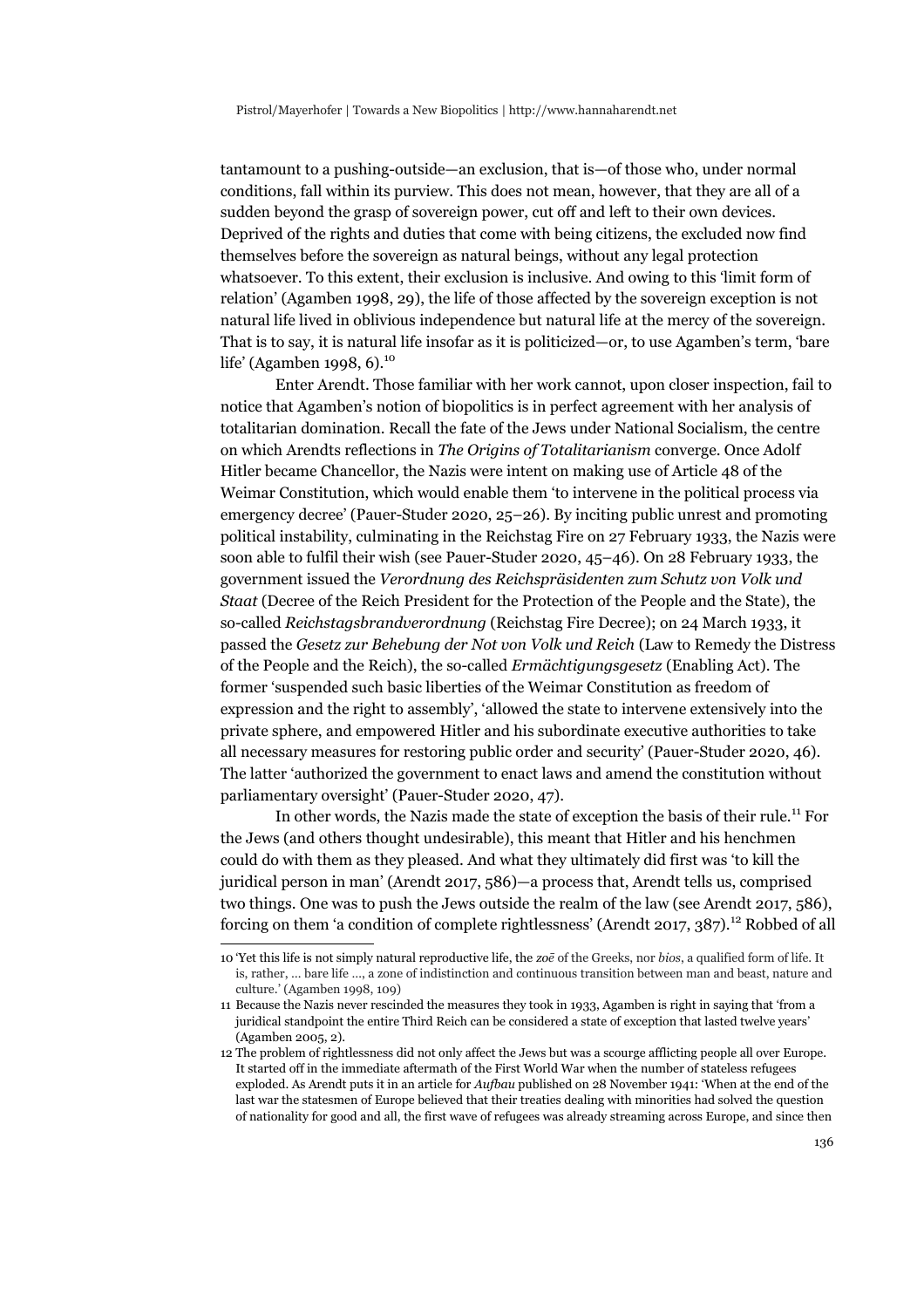membership in a political community, they found themselves 'thrown back … on their natural givenness' (Arendt 2017, 395). Before this 'abstract nakedness of being human' (Arendt 2017, 389), all declarations of human rights proved toothless (see Arendt 2017, 383), so that the Jews were left defenceless against the Nazis' genocidal assault. To put it differently, it was by reducing them to their sheer biological existence that the Nazis *qua* sovereign could turn on them with no holds barred. The second thing contributing to the killing of the juridical person was that the Nazis situated the camps to which they deported the Jews 'outside the normal penal system' (Arendt 2017, 586). In this sense, they were—to borrow a phrase of Agamben's—'permanent spatial arrangement[s]' (Agamben 1998, 169) of the state of exception. This is explains why it was precisely in the camps that the worst excesses of the Nazis took place—that human beings were 'transformed into specimens of the human animal' (Arendt 2017, 596) and the 'insane mass manufacture of corpses' (Arendt 2017, 585) was carried out.

It should not come as a surprise that the suffering of the Jews under the Nazis is one of the prime examples—nay, *the* prime example—Agamben uses to elucidate the functioning of biopolitics. ('[T]he Jews', he tells us, 'are the representatives par excellence and almost the living symbol of … bare life' (Agamben 1998, 179); the camp is nothing less than 'the fundamental biopolitical paradigm of the West' (Agamben 1998, 181).) For, as the above makes clear, what Agamben essentially does is to take Arendt's reflections on totalitarian domination, clothe them in a new terminology, and blow them out of proportion so that they become the pillars of a conception of biopolitics that supposedly governs the entire Western political tradition.[13](#page-4-0) The only difference between times past and today is that now '[b]are life is no longer confined to a particular place or a definite category'—say, to the camp and the Jews—but 'dwells in the biological body of every living being' (Agamben 1998, [14](#page-4-1)0).<sup>14</sup>

it has dragged into its vortex the populations of all European nations. Stateless refugees of Russian origin were followed by stateless refugees from Hungary; then came those from Italy; after a short pause it was Germany's and Austria's turn; and today—except for Britain—there is no European nation that has not robbed a larger or smaller number of its citizens of their citizenship, driving them into exile, leaving them to the goodwill or bad will of other countries, without consular or legal protection of any kind.' (Arendt 2007, 139)

<span id="page-4-0"></span><sup>13</sup> As for the claim that Agamben's position is a fusion of Foucault's reflections on biopolitics and Arendt's thoughts on totalitarian domination, our contention is that Agamben owes a lot more to Arendt than to Foucault.

<span id="page-4-1"></span><sup>14</sup> To be fair, Arendt, too, discerns an expansionist drive in totalitarianism. 'It is', she says, 'in the very nature of totalitarian regimes to demand unlimited power. … In the realm of foreign affairs new neutral territories must constantly be subjugated, while at home ever-new human groups must be mastered in expanding concentration camps, or, when circumstances require liquidated to make room for others.' (Arendt 2017, 598) As proof of this claim she cites a document prepared by the Allied prosecutors for presentation at the Nuremberg trials indicating that 'this extermination program of Hitler's did not stop short of planning the liquidation of large sections of the German people' (Arendt 1994, 235). The document details a discussion in Hitler's headquarters on a possible new health bill: 'After the national X-ray examination, the Fuehrer is to be given a list of sick persons, particularly those with lung and heart diseases. / On the basis of the new Reich Health Law, which is still being kept secret to begin with, these families will no longer be able to remain among the public, and can no longer be allowed to produce children. What will happen to these families will be the subject of further orders by the Fuehrer. The Gauleiters are to make suggestions.' (Office of United States Chief of Counsel for Prosecution of Axis Criminality 1946, 175–178; see Arendt 1994, 244n8) What is more, Arendt ventures the thought that '[t]otalitarian solutions may well survive the fall of totalitarian regimes in the form of strong temptations which will come up whenever it seems impossible to alleviate political, social, or economic misery in a manner worthy of man' (Arendt 2017, 603). Still, what she says is peculiar to totalitarianism as a historical phenomenon. She does not, as Agamben does, conceive of the whole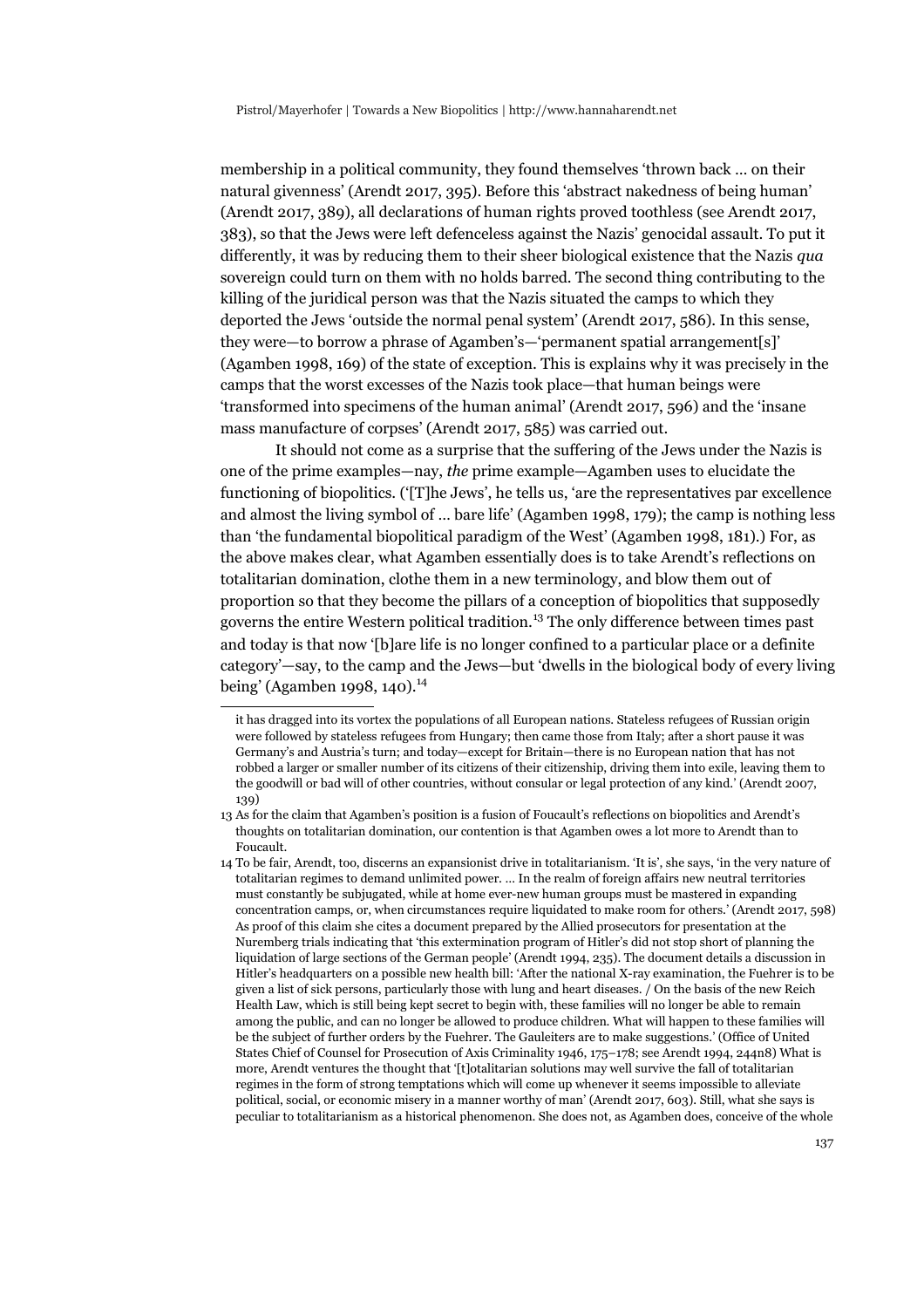Pistrol/Mayerhofer | Towards a New Biopolitics | http://www.hannaharendt.net

This brings us back to Agamben's interpretation of the pandemic. With the measures governments have taken to stem the spread of Covid-19, biopolitics has, in his view, come into its own. What the temporary suspension of constitutionally guaranteed rights, the imposition of quarantines, the declaration of curfews, the closure of schools and universities, and the shutdown of public life signify is that 'the state of exception which our governments have for quite some time accustomed us to has finally become the norm' (Agamben 2021, 18). All over Europe, people 'have been reduced to a purely biological condition that has lost not only its political dimension, but also that of what is simply human' (Agamben 2021, 28), the final straw being that many have succumbed to this intensification of biopolitics without protest. They prove 'that our society believes in nothing more than bare life' (Agamben 2021, 17) and that '[m]odern politics is, from top to bottom, biopolitics' (Agamben 2021, 29).

#### **2.**

The consequences of Agamben's decision to turn Arendt's reflections on totalitarian domination into the blueprint for the political tradition of the West are profound. His interpretation of the coronavirus crisis is a particularly striking case in point. Agamben is unwilling to see the handling of the pandemic as anything other than corroboration of his theory of biopolitics. Rather than taking Covid-19 for what it is—an infectious disease that has plunged the world into a severe crisis and poses a set of daunting challenges—he makes it part of a 'grand narrative' (Marchart 2010, 223; our translation) that is expressive of a 'pessimistic philosophy of history' (Marchart 2010, 224; our translation). Agamben's vision of doom precludes all other approaches to the coronavirus crisis.[15](#page-5-0) Indeed, so adamant is he about Covid-19 serving as an excuse to justify the production of bare life that he insouciantly edges ever closer to conspiracy theorists,[16](#page-5-1) suddenly finding himself in the unsavoury company of far-right demagogues.<sup>[17](#page-5-2)</sup> In fact, Agamben does not even shy away from casting doubt on the factuality of the pandemic itself. 'We could argue', he muses, 'that, once terrorism ceased to exist as a cause for measures of exception, the *invention* of an epidemic offers the ideal pretext for widening them beyond

of Western politics as an enterprise revolving solely around the inclusive exclusion of natural life—a claim that leads Agamben to suggest 'an inner solidarity between democracy and totalitarianism' (Agamben 1998, 10).

<span id="page-5-0"></span><sup>15</sup> With Arendt, one could say that Agamben refuses to make use of the power of judgement, which, as she never tires of telling us, is 'the faculty of seeing things not only from one's own perspective but from that of all others who are present' (Arendt 2018a, 181).

<span id="page-5-1"></span><sup>16</sup> Because of this stubbornness of his, Agamben's position, in a sense, verges on ideology, at least if we understand this term as Arendt does: 'Ideology is quite literally what its name indicates: it is the logic of an idea. Its subject matter is history, to which the "idea" is applied … . The ideology treats the course of events as though it followed the same "law" as the logical exposition of its "idea." Ideologies pretend to know the mysteries of the whole historical process—the secrets of the past, the intricacies of the present, the uncertainties of the future—because of the logic inherent in their respective ideas.' (Arendt 2017, 616)

<span id="page-5-2"></span><sup>17</sup> Agamben blithely shrugs off this contiguity to the delusions of the right by stating that "[i]f a fascist says that " $2+2=4$ ", this is not an objection against mathematics' (Agamben 2021, 70).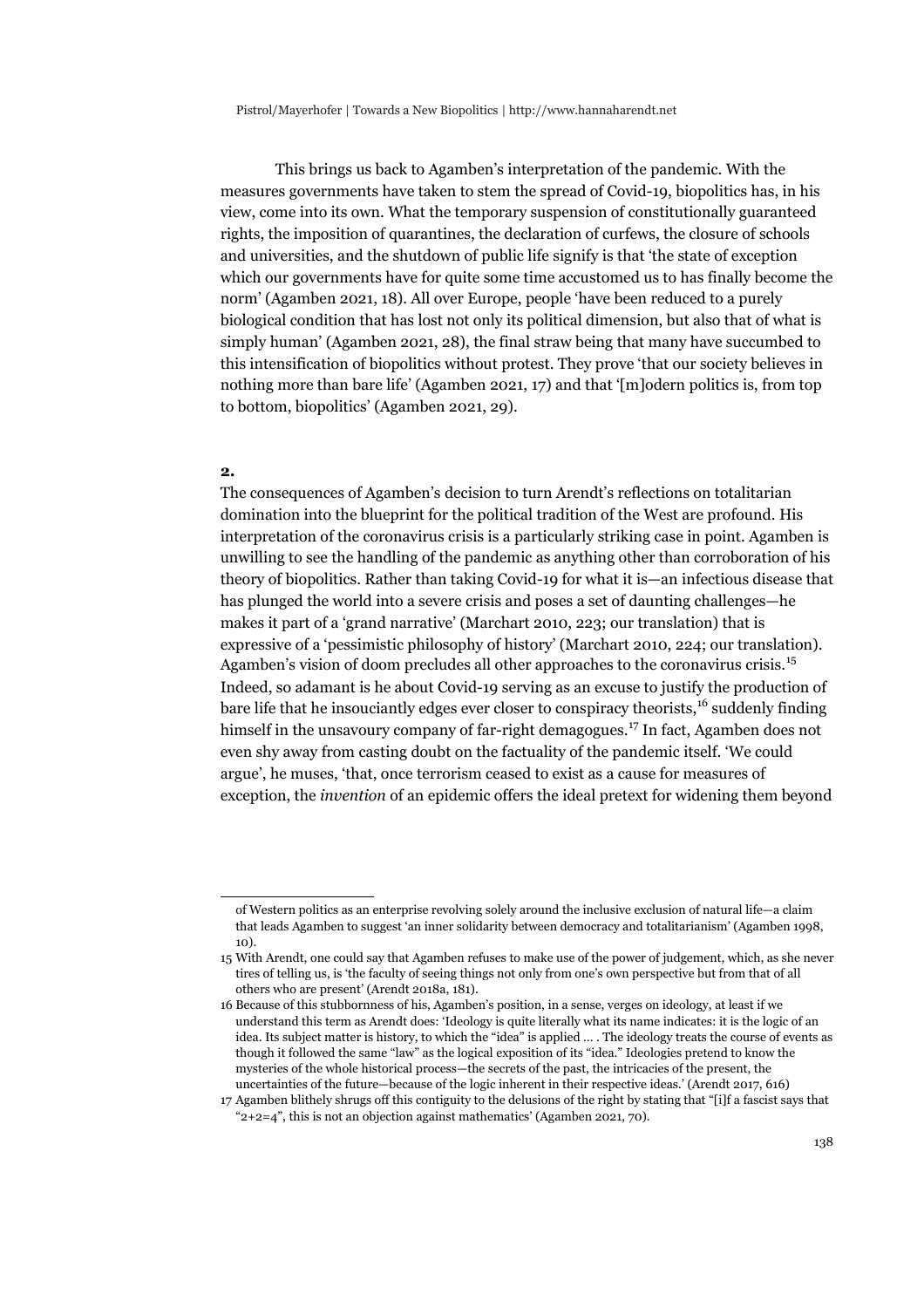### all known limits.' (Agamben 2021, 13; our emphasis)<sup>[18](#page-6-0)</sup> The driving force behind this scheme, he seems to suggest, is the World Health Organization.

As for the pandemic, serious research has show that it did not arrive unexpectedly. … [T]he World Health Organisation suggested a scenario similar to the present one as early as 2005 (during the bird flu), and it furthermore proposed it to governments as a way of ensuring citizens' unconditional support! Bill Gates, who is the WHO's main financer, has made his thoughts on the risks of a pandemic known on many occasions: he warned that a pandemic threatened to cause millions of deaths and that it was therefore necessary to guard against it. As a result, and in the context of research funded by the Bill & Melinda Gates Foundation, the Johns Hopkins Center for Health Security organised in 2019 a simulation exercise for the coronavirus pandemic called "Event 201". This exercise gathered experts and epidemiologists to prepare a coordinated response in the event of a new virus appearing. (Agamben 2021, 77–78)

What in the lingo of risk and crisis management is called preparedness, in Agamben sounds like a sinister plot to manufacture a pandemic. And although he keeps mum about what might be the motives of the World Health Organization, the idea he wants to impart is obviously this. The World Health Organization seeks, in collusion with governments all over the world, to transform entire populations into bare life. In other words, to make the coronavirus crisis fit his view of the Western tradition as the unfolding of biopolitics, Agamben is prepared to do what Arendt says is characteristic of modern political lies namely, 'a complete rearrangement of the whole factual texture' (Arendt 2000, 566). In the final analysis, Agamben's position amounts to 'the making of another reality' (Arendt 2000, 566), a move that is made easier by the fact that the one purveying this alternative reality falls for his own delusions.[19](#page-6-1) Indeed, what Žižek says is typical of all 'forms of refusal to *think* Covid-19' is also true of Agamben's stance—it presents itself as 'a special insider-knowledge', 'an excess-knowledge accessible only to the initiated' (Žižek 2020b, 142).

Commenting on the headwind his take on the pandemic has faced—and anticipating the criticism yet to come—Agamben touches briefly on two terms that are part of the discussions surrounding Covid-19. One is 'conspiracy theorist'; the other 'denier'. Their sole aim, he argues, is to malign those 'thinking in defiance of the fear that paralysed all thought' (Agamben 2021, 75). Unsurprisingly, Agamben is quick to dismiss both of them. As regards the former term, his position boils down to the fatuous claim that because he is right, there is no point in calling him a conspiracy theorist (see Agamben 2021, 75–78). As for the latter term, his position is even more grotesque.

<span id="page-6-0"></span><sup>18</sup> Note, incidentally, that Agamben time and again calls an epidemic what is actually a pandemic. Mark Honigsbaum defines the difference thus: 'An epidemic is the rapid spread of [an] infectious disease to a large number of people in a given population within a short period of time. By contrast, a pandemic is an epidemic that has spread across a large region, for instance, multiple countries and continents.' (Honigsbaum 2020, xi)

<span id="page-6-1"></span><sup>19</sup> According to Arendt, 'self-deception is likely to create a semblance of truthfulness, and in a debate about facts the only persuasive factor that sometimes has a chance to prevail against pressure, fear, and profit is personal appearance' (Arendt 2000, 566).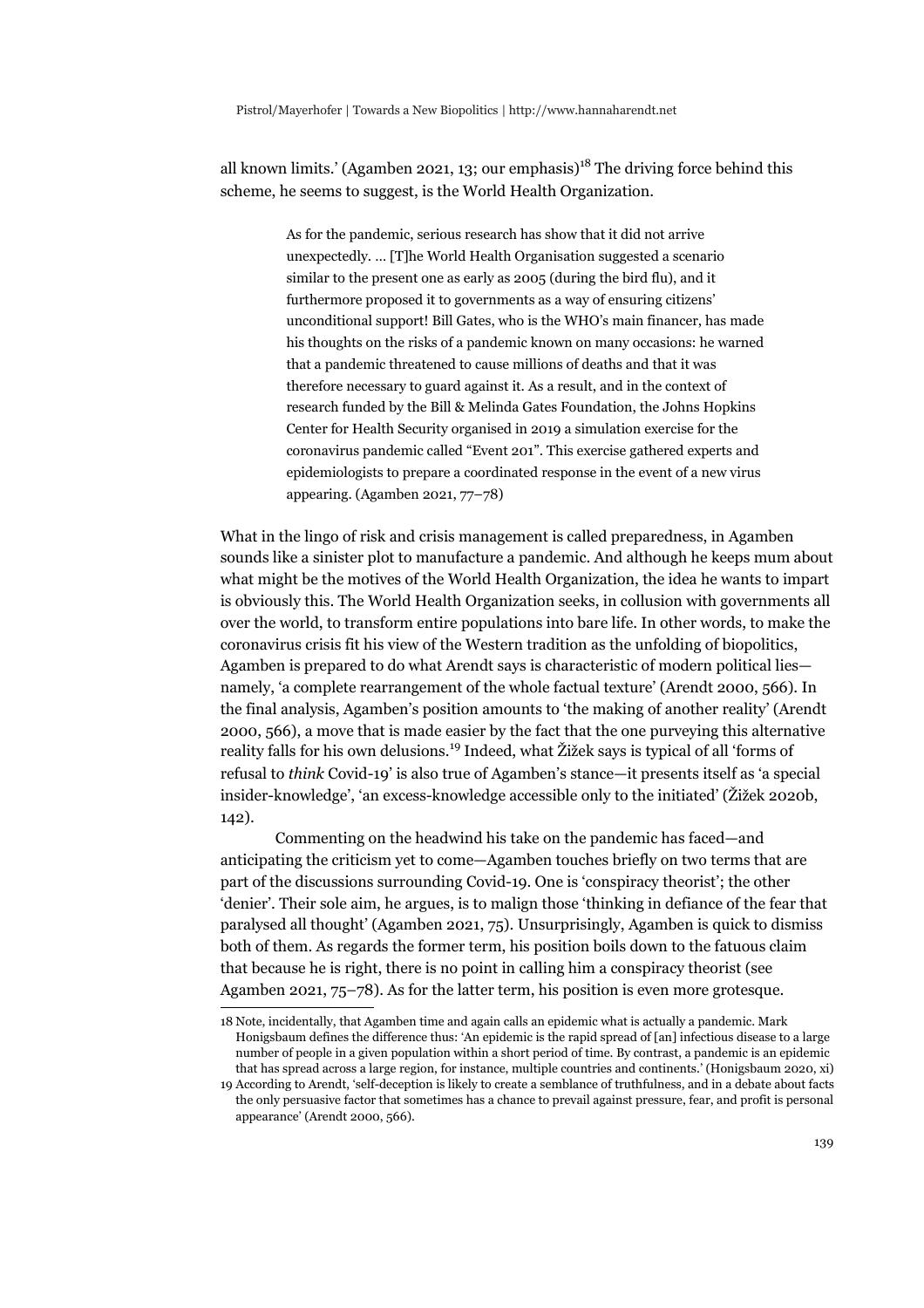'Those', he contends, 'who use it incautiously equate the current epidemic with the Holocaust, demonstrating (consciously or not) the anti-Semitism that runs rampant in both Left and Right discourse.' (Agamben 2021, 75) For one thing, this argument is grotesque because, to the best of our knowledge, the term 'denier' is not exclusive to the discourse on the Holocaust. For another, it is grotesque because it is precisely Agamben himself who—since his theory of biopolitics is a generalization of Arendt's analysis of totalitarian domination—never fails to pepper his essays and interviews on the pandemic with references to Nazi Germany. Here are some examples. The exceptional measures taken by governments to tackle the coronavirus crisis, he suggests, are reminiscent of 'what happened in Germany in 1933, when the new Chancellor Adolf Hitler … declared a state of exception that lasted twelve years and effectively invalidated the constitutional propositions that were ostensibly still in force' (Agamben 2021, 8). In Italy, Agamben goes on, 'it seems that the words pronounced by the Prime Minister and by the head of the Civil Protection Department have the immediate validity of law (as was once said of the words of the Führer)' (Agamben 2021, 36–37). And finally, the '[c]ontrol exercised through security cameras and, as is now being proposed, through cellphones exceeds by far any form of control exercised under totalitarian regimes such as Fascism or Nazism'  $(Agamma 2021, 42-43).^{20}$  $(Agamma 2021, 42-43).^{20}$  $(Agamma 2021, 42-43).^{20}$ 

In accordance with these supposed parallels, and in the light of his own contrarian position, Agamben unabashedly strikes a heroic pose, proclaiming that 'those who speak the truth will never stop doing so, because nobody can bear witness for the witness' (Agamben 2021, 54). Since this last line is from a poem by Paul Celan revolving around the challenges peculiar to Holocaust testimony, $^{21}$  $^{21}$  $^{21}$  one cannot but arrive at the conclusion that Agamben likens his own situation to the lot of those suffering under the Nazis.

There is, admittedly, a temptation to brush aside Agamben's account of the coronavirus crisis as an exercise in hyperbole that at times, well, borders on utter nonsense. One should resist this temptation, though. A charitable reader will come away from studying Agamben with a heightened awareness of the fact that emergency measures such as the ones taken in response to Covid-19 are susceptible to abuse. It is on all members of the body politic to remain vigilant and be on guard against this danger. A less charitable reader, on the other hand, will take Agamben seriously precisely because he twists reality to make it chime with his conception of biopolitics. For, as we know from Arendt's reflections on lying, in doing so, in portraying reality differently from what it is, he becomes a political actor (see Arendt 2000, 563)—someone, that is, to be reckoned with.

<span id="page-7-0"></span><sup>20</sup>For once changing the record, Agamben likens '[t]he instructors who agree—as they have done *en masse*—to subject themselves to the new online dictatorship and to hold all their classes remotely' not to the German academics who fell in line when the Nazis came to power but to 'those university professors who, in 1931, pledged allegiance to the Fascist regime' (Agamben 2021, 74).

<span id="page-7-1"></span><sup>21</sup> The poem is called 'Aschenglorie'; in German, the line reads: 'Niemand / zeugt für den / Zeugen.' (Celan 2005, 198) For an analysis of Celan's poem, see Derrida 2005.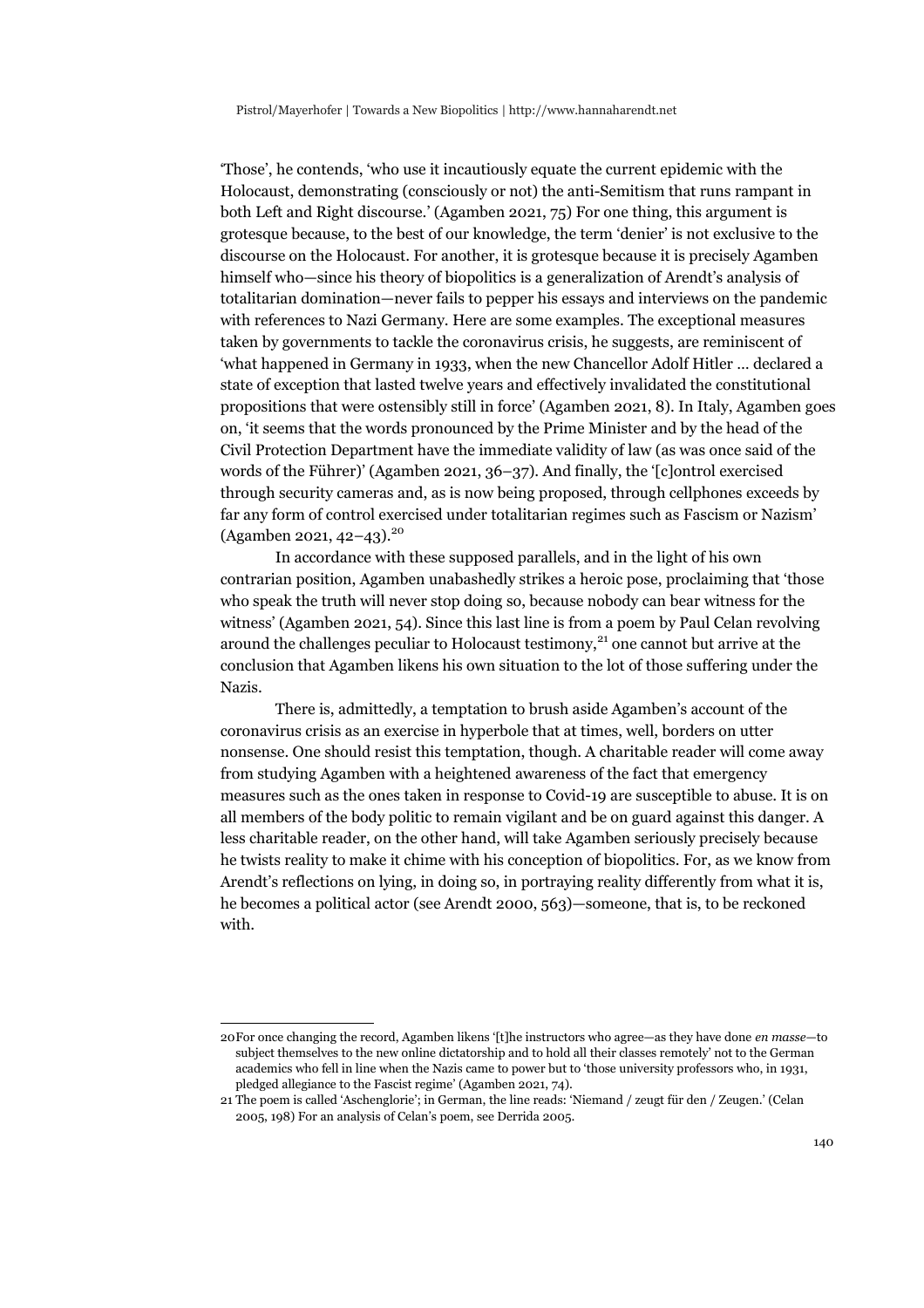#### **3.**

Agamben's idiosyncratic use of Arendt's ideas is not the only way to employ her thinking in order to make sense of the coronavirus crisis. Sections 3 and 4 of this paper outline an Arendtian conception of biopolitics that is the very opposite of Agamben's approach. Whereas the latter centres on the production of bare life—of politically impotent natural beings at the mercy of the sovereign—the former revolves around agency. We are aware, of course, that such a notion of biopolitics is at variance with what is commonly associated with the term. Still, since a closer look reveals that there is, ultimately, no generally agreed-upon definition of biopolitics, $2<sup>2</sup>$  we feel at liberty to advance yet another interpretation. We are also aware that we are not the first to treat Arendt as a theorist of biopolitics.<sup>[23](#page-8-1)</sup> We are confident, however, that the conception we come up with differs considerably from what others have proposed. For what we have in mind—and regard as an adequate response to Covid-19—is nothing less than the politicization of our entire active life, guided by the principle of 'symbiosis between humankind and the earth' (Dubos 1976, 459). Note, though, that we do not provide a fully fledged account of what we call an Arendtian conception of biopolitics; we merely trace its contours. That is to say, the preposition *towards* in the title of this paper is used advisedly. We shall be content if we manage to convey the main features of our Arendt-inspired notion of biopolitics.

Let us begin by observing that Arendt's examination of the *vita activa*—that is, of our life as active beings—evinces a profound understanding of our embeddedness in and interaction with the natural world. This is most obvious in her description of the first of the three fundamental activities she considers, labour. Following Karl Marx, Arendt takes labour to be the 'activity which corresponds to the biological process of the human body' (Arendt 1998, 7). That is, it signifies the 'human body's metabolism with nature' (Arendt 1998, 209).<sup>[24](#page-8-2)</sup> As corporeal beings, we must consume what nature offers in order to stay alive; and the activity providing the goods for consumption is labour, which, in turn, derives its power from our consuming (see Arendt 1998,  $98-100$ ).<sup>[25](#page-8-3)</sup> It is the sheer 'necessity of subsisting' (Locke 2016, 25) that fuels this 'ever-recurrent cycle of biological life' (Arendt 1998, 131)—a cycle that, crucially, has a destructive dimension to it, as both labouring and consuming are 'devouring processes that seize and destroy matter' (Arendt 1998, 100).

The next activity in line is work. Giving expression to the 'unnaturalness of human existence' (Arendt 1998, 7), it, too, leaves its mark on nature. Through work, human beings 'fabricate[] the sheer unending variety of things whose sum total

<span id="page-8-0"></span><sup>22</sup>This is one of the takeaways from Thomas Lemke's excellent book *Biopolitics: An Advanced Introduction* (see Lemke 2011).

<span id="page-8-1"></span><sup>23</sup>Kathrin Braun labels Arendt a 'theorist of biopolitics *avant la lèttre* [*sic*]' (Braun 2007, 7), offering a perceptive comparison with Foucault's account of biopolitics (see Braun 2007). André Duarte argues that the idea of biopolitics functions as the 'missing link that can help us connect Arendt's reflections concerning the tragic fate of the political in the modern age in *The Human Condition*, with her analysis of totalitarian regimes in *The Origins of Totalitarianism*' (Duarte 2007, 192). Miguel Vatter, finally, considers Arendt's concept of natality the bond that ties politics to biological life (see Vatter 2006, 138, 150), thus arriving at what he calls 'a positive biopolitics' (Vatter 2006, 145).

<span id="page-8-2"></span><sup>24&#</sup>x27;Labour', Marx tells us in the first volume of *Capital: A Critique of Political Economy*, 'is, first of all, a process between man and nature, a process by which man, through his own actions, mediates, regulates and controls the metabolism between himself and nature.' (Marx 1982, 283)

<span id="page-8-3"></span><sup>25</sup> Indeed, 'laboring and consuming follow each other so closely that they almost constitute one and the same movement, which is hardly ended when it must be started all over again' (Arendt 1998, 100).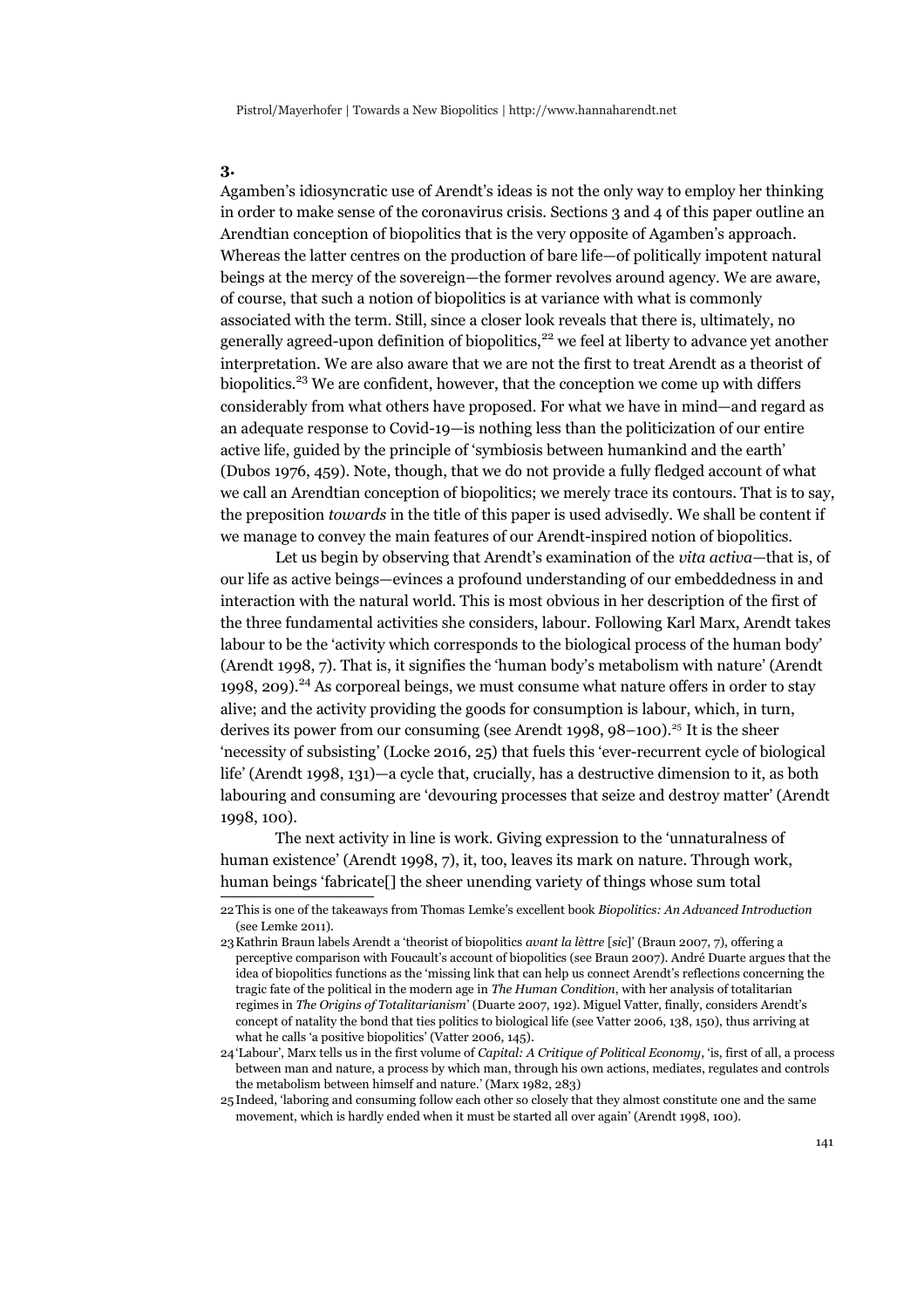constitutes the human artifice' (Arendt 1998, 136), which is 'distinctly different from all natural surroundings' (Arendt 1998, 7). The fabrication of this world of things requires material. This material, however, 'is not simply given and there' (Arendt 1998, 139). Quite the contrary, it must be violently extracted from the natural world, by 'either killing a life process, as in the case of the tree which must be destroyed in order to provide wood, or interrupting one of nature's slower processes, as in the case of iron, stone, or marble torn out of the womb of the earth' (Arendt 1998, 139). In short, as makers of an artificial world, human beings are necessarily 'destroyer[s] of nature' (Arendt 1998, 139).

Even action, which 'corresponds to the human condition of plurality' (Arendt 1998, 7) and *qua* 'political activity par excellence' (Arendt 1998, 9) concerns matters 'between men' (Arendt 1998, 7),<sup>[26](#page-9-0)</sup> can have an impact on nature—and a massive one at that. Thanks to scientific progress and dramatic advances in technology, human beings have acquired the ability to 'act *into* nature' (Arendt 1961, 61), initiating natural processes that otherwise would not have occurred (see Arendt 1961, 60–62).<sup>[27](#page-9-1)</sup> In doing so, they introduce the ailments that afflict acting—its irreversibility and its unpredictability—into the realm of the natural world (see Arendt 1998, 238). And this is where the danger lies. For in the natural world, the remedies for these ailments—the power to forgive and the ability to make and keep promises—come to naught. They 'function only under the condition of plurality' (Arendt 1998, 238); nature does not forgive, and there is no point in promising anything to the natural world. $^{28}$  $^{28}$  $^{28}$ 

Whatever we do, it can have—and usually indeed does have—an effect on nature. Our entire active life betrays our interrelatedness with the natural world. To grasp the import of this basic fact, recall Arendt's definition of human beings as 'conditioned beings' who willy-nilly convert 'everything they come in contact with … into a condition of their existence' (Arendt 1998, 9).<sup>[29](#page-9-3)</sup> From this it follows that our affecting nature through our active life rebounds on, making it the ever-evolving condition of our earthly existence. It matters a great deal, then, how we conduct our interactions with the natural world.

What does all this have to do with our objective of redefining biopolitics in such a way that it addresses the current pandemic? Quite a lot, actually. Arendt's insight into our embeddedness in the natural world is the pivot on which both a proper understanding of Covid-19 and our reconception of biopolitics revolve. Or, to use a different metaphor, it is the cement that holds these two together. The remainder of this section lays out what Arendt's reflections on the interrelation between human beings and nature tell us about the coronavirus crisis. The next section sketches out the Arendt-inspired notion of biopolitics that, in our view, is consequent thereon.

So, why do we deem Arendt's musings on the embeddedness of us human beings in the natural world so important when it comes to pondering Covid-19? The reason is this. Arendt's acute awareness of the fact that our interactions with nature unfailingly boomerang on us points us towards the bitter truth of the current pandemic: Covid-19 did

<span id="page-9-0"></span><sup>26&#</sup>x27;Politics', Arendt explains in 'Introduction *into* Politics', 'deals with the coexistence and association of *different* men.' (Arendt 2005, 93)

<span id="page-9-1"></span><sup>27</sup> Arendt cites the splitting of the atom as an example of a man-made natural process (see Arendt 1961, 60).

<span id="page-9-2"></span><sup>28</sup>It is with good reason, then, that Arendt calls acting the 'most dangerous of all human abilities and possibilities' (Arendt 1961, 63).

<span id="page-9-3"></span><sup>29</sup>Needless to say, this is a formal definition. Arendt doubts that 'man has a nature or essence in the same sense as other things' (Arendt 1998, 10).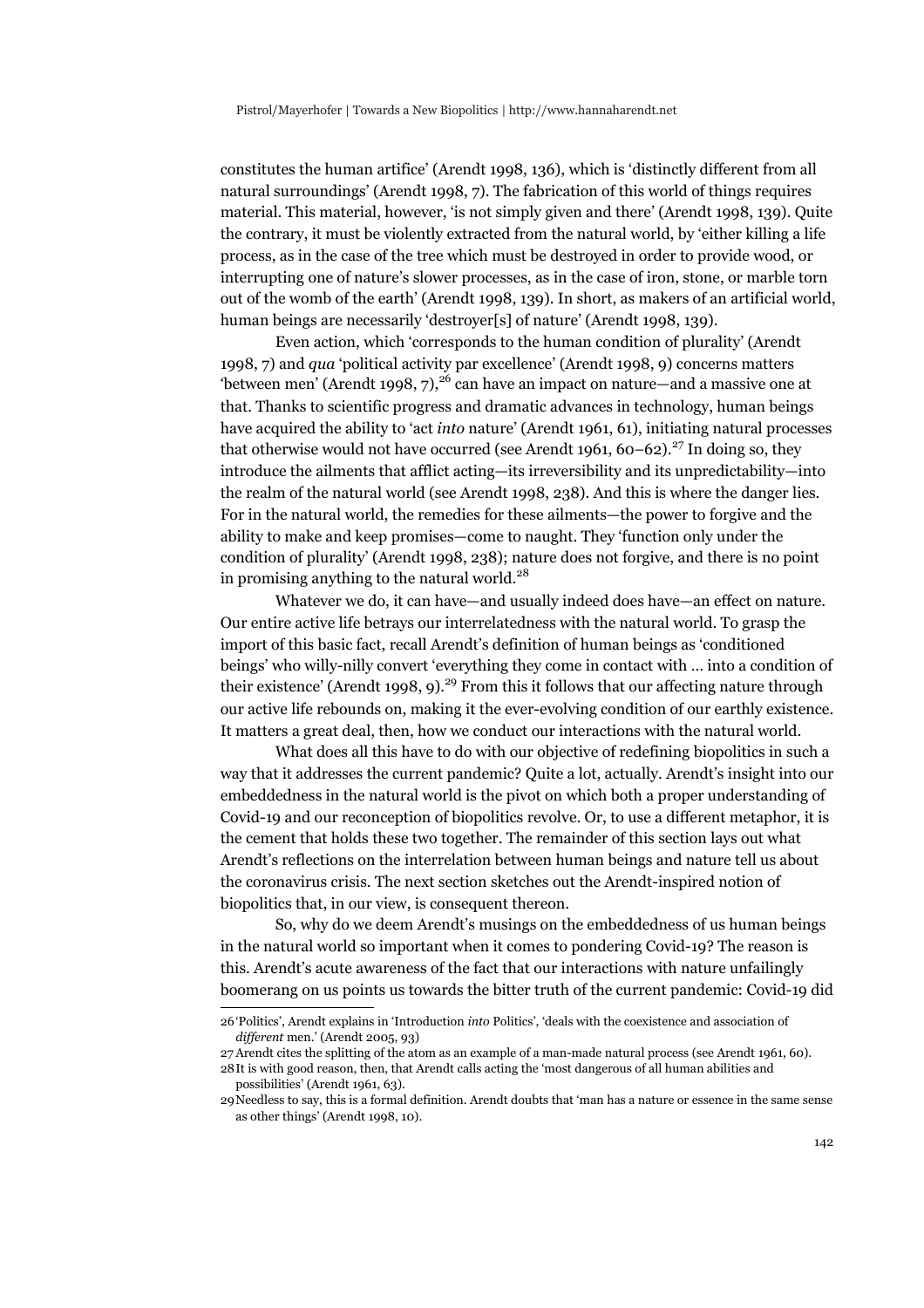not come out of nowhere; it is of our own making. This is the lesson that must sink in if we are to prevent similar events in the future—or at least minimize the chance of their occurrence.

To get a better idea of this claim, consider what the American historian of medicine Charles E. Rosenberg tells us about the explanatory frameworks within which disease events are typically analysed. Historically, there are two models vying for the explanation of epidemic or pandemic diseases, the configuration view and the contamination view. The first regards the spread of an infectious disease as 'the consequence of a unique configuration of circumstances, a disturbance in a "normal" health-maintaining and health-constituting—arrangement of climate, environment, and communal life' (Rosenberg 1992, 295). The second concentrates on 'the idea of person-toperson contagion, of the transmission of some morbid material from one individual to another' (Rosenberg 1992, 295). The difference is clear: 'The configurational style of explanation is interactive, contextual, and often environmental; the emphasis on contamination reductionist and monocausal.' (Rosenberg, 1992, 295) Despite this contrast, these views are not mutually exclusive and usually coexist; the question is which one of them takes precedence over the other (see Rosenberg 1992, 295). Whatever the answer to this question, there is one more aspect that must be factored in—namely, predisposition, the fact that some individuals are more severely affected by infectious diseases than others (see Rosenberg 1992, 296).

Upon closer examination, one comes to realize that each part of this trio targets a different aspect of the disease event. The configuration view analyses the conditions responsible for the emergence of the disease. The contamination view zooms in on the agent causing it.<sup>[30](#page-10-0)</sup> Predisposition looks at those potentially contracting the disease.

The global response to Covid-19 is reflective of only two of these three elements, contamination and predisposition. Concerning the former, great efforts have been made to analyse the pathogen SARS-CoV-2 and develop effective vaccines, the roll-out of which is still an ongoing process. As for the latter, the measures to combat the transmission of Covid-19 have been taken to a considerable extent with a view to protecting the vulnerable (older people and those with certain medical conditions). The configuration view, on the other hand, has been widely ignored—and, in consequence, has produced next to nothing in terms of actual policies. This is particularly regrettable. For such policies strike at the root of pandemic diseases.

What, then, can be said about Covid-19 in terms of the configuration view? Like other zoonotic diseases—diseases that spill over from animals, that is—Covid-19 is what Samuel Myers and Howard Frumkin call a 'planetary health problem' (Myers/Frumkin 2020, 489). Thought to have started in the Huanan Seafood Wholesale Market in Wuhan, China, a so-called wet market that sells the meat of a variety of wild animals (see Honigsbaum 2020, 262), its origin and rapid spread across the globe are the result of and a testament to our foul treatment of the natural world. In an opinion piece for *The New York Times*, David Quammen puts it thus.

<span id="page-10-0"></span><sup>30</sup>In this sense, the contamination view amounts to a '"germ-eye" view' (Honigsbaum 2020, 282).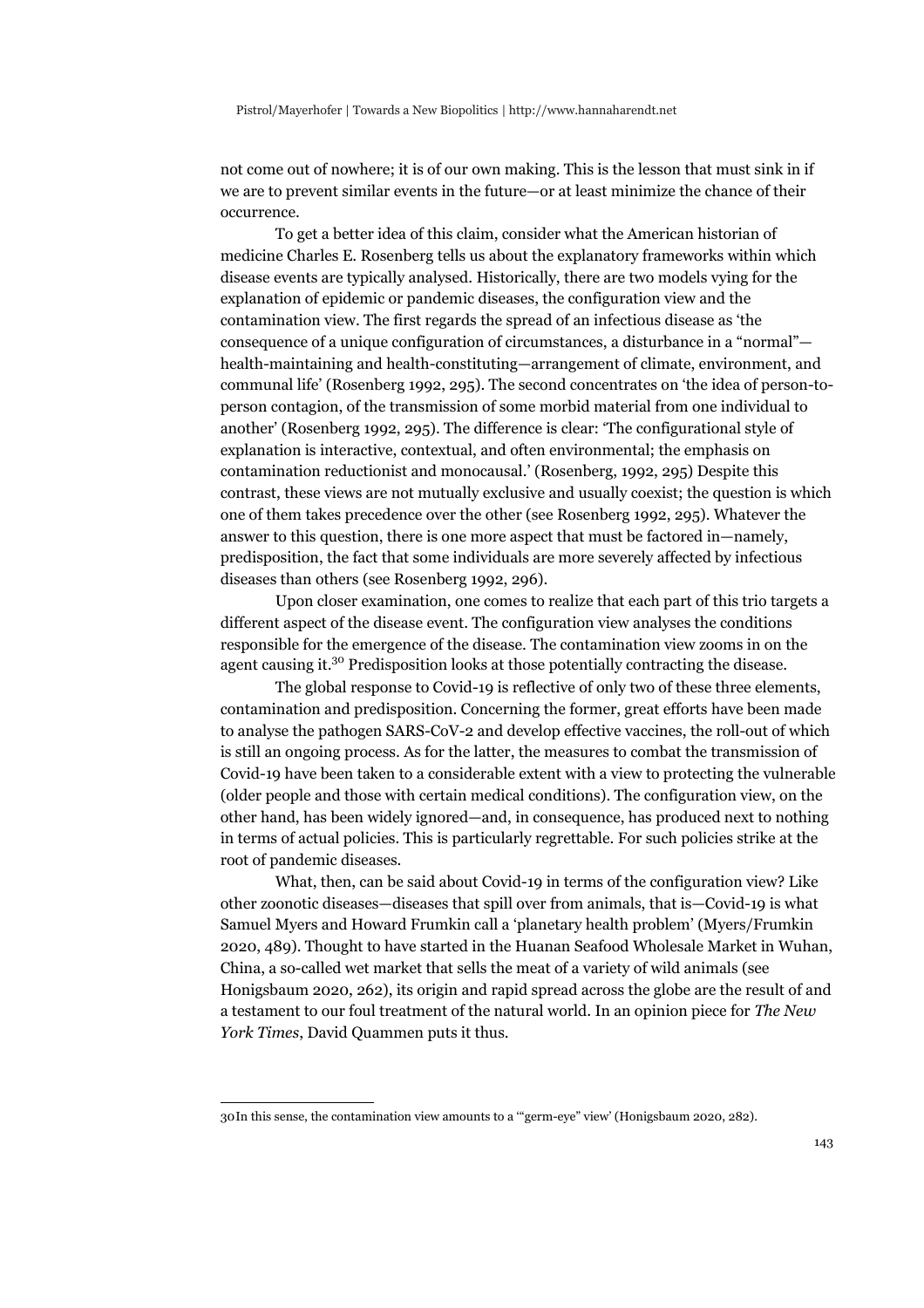We invade tropical forests and other wild landscapes, which harbor so many species and plants—and within those creatures, so many unknown viruses. We cut the trees; we kill the animals or cage them and send them to markets. We disrupt ecosystems, and we shake viruses loose from their natural hosts. When that happens, they need a new host. Often we are it. (Quammen 2020)

Hence the title Quammen chooses for his article, 'We Made the Coronavirus Epidemic'. Importantly, what is true of Covid-19 holds equally for the other epidemic and pandemic diseases (SARS, swine flu, Ebola, Zika) we have experienced over the course of the first two decades of the twenty-first century.<sup>[31](#page-11-0)</sup> Indeed, as the medical historian Mark Honigsbaum points out, 'most cases of disease emergence can be traced to the disturbance of ecological equilibriums or alterations to the environments in which pathogens habitually reside' (Honigsbaum 2020, xviii). This fateful interference of ours takes many forms, and it usually happens for the sake of the ruthless exploitation of the world's resources—that is, to borrow a caustic formulation of Naomi Klein's, 'in the name of feeding the god of economic growth' (Klein 2015, 82), which is part and parcel of the capitalist creed. The intrusion into hitherto untouched areas to do agriculture, to acquire bushmeat, to get at their mineral resources, or to clear them for timber has caused many a virus to jump from its animal host to humans (see Myers/Frumkin 2020, 489; Vidal 2020).[32](#page-11-1) Climate change, which is brought about in large part by our incessant burning of fossil fuels, globalization, and the growing demand for animal protein also do their bit (see Honigsbaum 2020, 268). Once a spillover event has occurred, urbanization and global trade and travel see to it that the virus quickly conquers the planet: 'By concentrating large numbers of people in cramped and often unsanitary spaces, the mega-cities of Asia, Africa, and South America … provide ideal conditions for the amplification and spread of novel pathogens.' (Honigsbaum 2020, 279–280) And thanks to international jet travel, 'an emerging virus can land in any country or continent on the globe within seventy-two hours' (Honigsbaum 2020, 280). Wuhan, as a 'key domestic and international hub with over one hundred direct flights to more than seventy countries worldwide' (Honigsbaum 2020, 280), is a perfect case in point.

<span id="page-11-0"></span><sup>31</sup> For an account of the pandemic diseases that have afflicted humanity over the last one hundred-odd years, see Honigsbaum's insightful study *The Pandemic Century: A History of Global Contagion from the Spanish Flu to Covid-19* (see Honigsbaum 2020).

<span id="page-11-1"></span><sup>32</sup>As Honigsbaum argues apropos the SARS outbreak in 2002, which can be traced back to civet cats sold at wet markets in Guangdong, China (see Honigsbaum 2020, 167–196), the very practice of selling wild animals, one of the main causes of spillover events, illustrates the key role capitalism, with its emphasis on competition, plays in triggering pandemic diseases. '[F]or more than three centuries Guangdong, the epicentre of the 2002 SARS outbreak, practised a subsidence [*sic*] farming model, whereby rice-farmers would raise pigs, chickens, and ducks on plots of land adjacent to rice paddies. These backyard farms were ecologically sustainable and provided all the food requirements for farmers and their families. They also produced surpluses that could be sold at market for cash, supplementing farmers' meagre incomes. But with the advent of the Livestock Revolution in the 1980s and the arrival of so-called industrial food production conglomerates this began to change. Heavily capitalized broiler companies began to undercut traditional subsistence farmers, forcing smallholders to look for new sources of protein and income. Many of them turned to farming "wild" animals, such as civet cats and pangolins. As the market for these traditional Chinese delicacies grew and they were rebranded as luxury products, wild animals started to command premium prices at "wet" markets. … [O]ne of the advantages of this style of farming is that smallholders are able to transport animals to market without the involvement of large-scale food processing firms and supermarkets.' (Honigsbaum 2020, 281)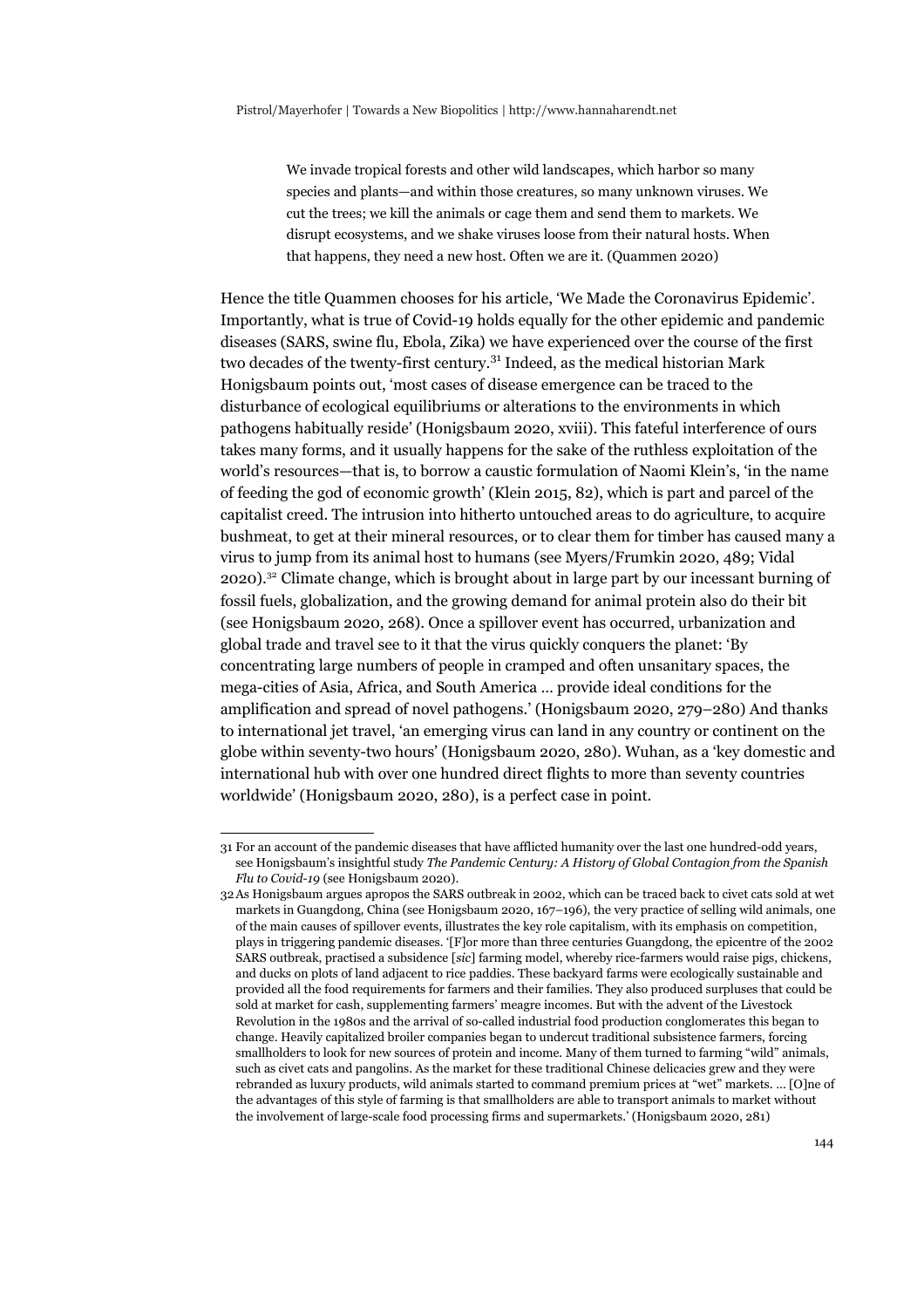The upshot is this. The Covid-19 pandemic is on us. It is we who are responsible for the 'unique configuration of circumstances' (Rosenberg 1992, 295) that has set it off. Our guess is that Arendt would agree with this analysis. Of course, there is no straight line running from her reflections on our embeddedness in nature to what Rosenberg dubs the configuration view. And one would be hard-pressed to mention her name among historians of medicine. Still, her keen awareness of our often destructive interactions with the natural world and of our existence as conditioned beings makes her something of a forebear of those subscribing to the configuration view—a distant one, perhaps, but a forebear nonetheless. Arendt helps us become cognizant of the fact that the way we shape our relationship with nature through our active life makes all the difference. This is what renders her thinking so pertinent to the analysis of the pandemic.

#### **4.**

If one of the lessons to be drawn from Covid-19 is that there is an intimate connection between the way we interact with the natural world and the emergence of pandemic diseases, another is surely this. We had better change our interactions with nature, 'substituting stewardship for domination, reverence for arrogance, coexistence for conquest' (Myers/Frumkin 2020, 492). Otherwise we are in for more trouble.[33](#page-12-0) As things stand, it is only a matter of time before the next pandemic hits us.<sup>[34](#page-12-1)</sup>

This is where our Arendt-inspired take on biopolitics, which stands in strong opposition to Agamben's interpretation of the term, enters the picture. Let us rephrase the last paragraph in Arendtian terms. If what is needed is a 'Great Transition to a new relationship with the natural world' (Myers/Frumkin 2020, 494), we must transform how we labour and consume, alter how we work and acquire material, and limit our acting into nature. For the impact we have on the natural world is mediated by the way we conduct our active life. In order to change the former, we have to change the latter. That is to say, we must render it a matter of political concern. This politicization is what we call biopolitics.[35](#page-12-2)

Is such an understanding of biopolitics, albeit informed by Arendt's thought, even compatible with it? What about her insistence that labour and work are essentially 'unpolitical' (Arendt 1998, 208)—and, for that matter, the concomitant claim that politics is to do with the 'realm of human affairs' (Arendt 1998, 181), with things that are *between human beings*? Our response to these qualms is that we would be doing ourselves a disservice if we were to define in advance what belongs to the domain of the political and what does not. Following Rahel Jaeggi, we contend that anything that 'can be deciphered as "*man-made*" and thematized as such' (Jaeggi 2007, 246; our translation) may become

<span id="page-12-0"></span><sup>33</sup>Quammen is perfectly clear about this. 'So when you're done worrying about this outbreak, worry about the next one. Or do something about the current circumstances.' (Quammen 2020)

<span id="page-12-1"></span><sup>34</sup>As Honigsbaum concludes, 'reviewing the last hundred years of epidemic outbreaks, the only thing that *is* certain is that there will be new plagues and new pandemics. It is not a question of if, but when.' (Honigsbaum 2020, 283)

<span id="page-12-2"></span><sup>35</sup> *Pace* one of the anonymous reviewers of this paper, we do not seek to define the concept of nature in Arendt. Instead, and more modestly, we ponder the possibility of changing the effect we have on the natural world via the politicization of our active life.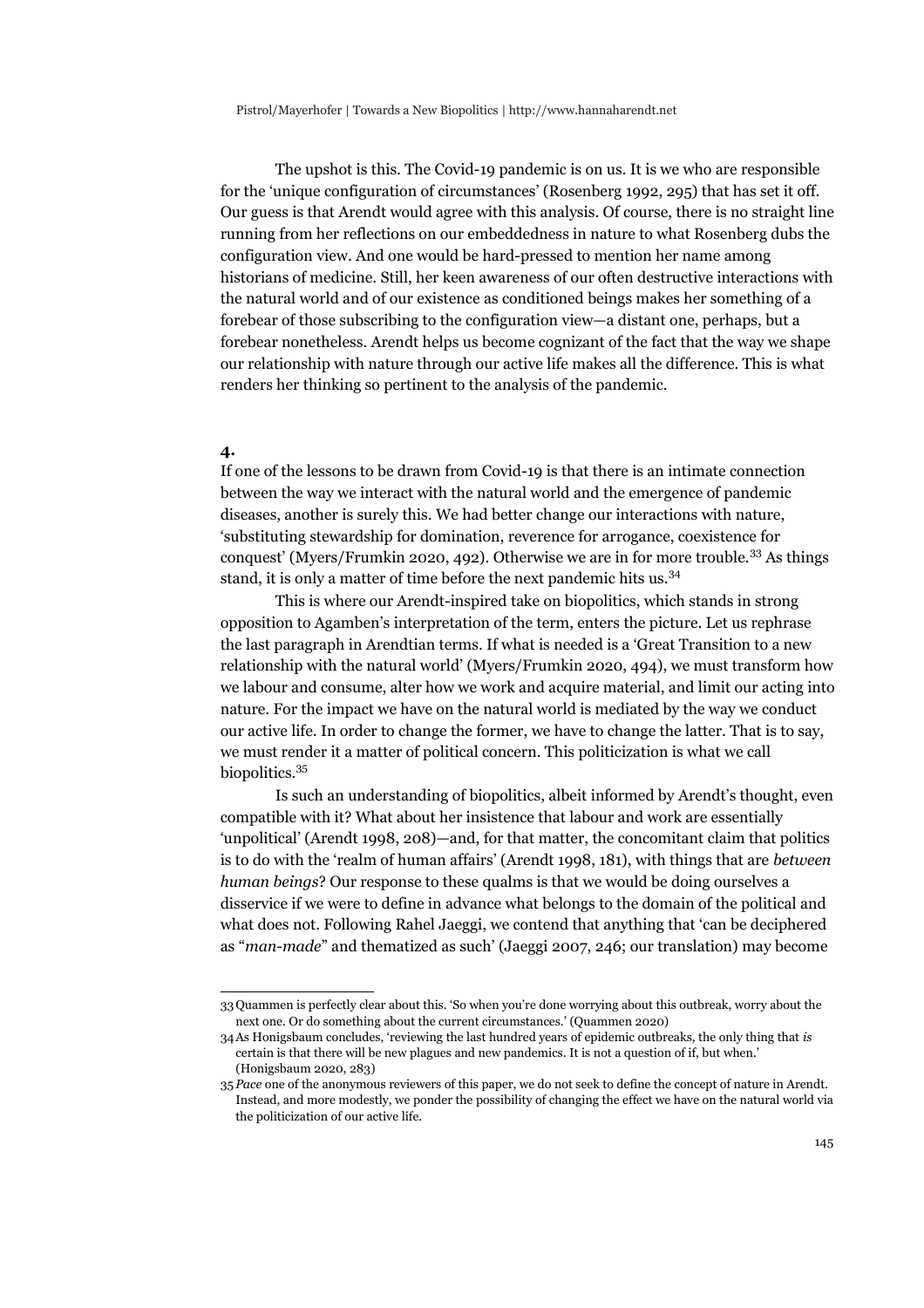a matter of political concern.[36](#page-13-0) As regards our active life and the effect it has on nature, this is certainly the case.

It is beyond the scope of this paper to present anything more than a rough outline of our conception of biopolitics. We limit ourselves to discussing what we deem its two main aspects.

The first is that our understanding of biopolitics puts Arendt's definition of acting as the ability to 'begin[] something new on our own initiative' (Arendt 1998, 177) centre stage. In other words, its primary focus is on agency, on 'man's gift of performing "miracles", that is, bringing about the infinitely improbable and establishing it as a worldly reality' (Arendt 2018b, 144). There is, to be sure, nothing much we can do about the basic fact of our embeddedness in the natural world. Indeed, Arendt's point is precisely that as active beings we cannot not interact with nature, and we would be deluding ourselves if we indulged in some fancy of a natural world unscarred by human interference. What we *can* do, however, is to alter dramatically *how* we interact with nature. However set in our ways or stuck in our routines we are, nothing hinders us from starting over. This, after all, is what makes us—to use a wonderful phrase of Arendt's —'miracle worker[s]' (Arendt 2018b, 241). We are free to set a new course. And if we are to fend off the gloomy prospect of a future where pandemic outbreaks are the norm, this is exactly what we must do.

Importantly, this politicization of our active life is the adequate response not just to Covid-19 but to most of the crises we are facing today. Think of the climate crisis, for example. What is required of us in order to drastically reduce the burning of fossil fuels is that we change the way we labour and consume, transform how we work and acquire material, and restrict our acting into nature. And, as Klein points out, for this to happen, we must break with the reigning ideology of deregulated capitalism (see Klein 2015, 18,  $23, 63$ .<sup>[37](#page-13-1)</sup> In other words, our conception of biopolitics unites different social concerns under a common banner. What those troubled by the prospect of yet another pandemic, the members of the climate movement, and people challenging the rule of capitalism share is the belief that we must transform our entire active life.<sup>[38](#page-13-2)</sup> Though this belief has a somewhat radical ring to it, it stands a chance of producing actual political change. For it is part of the human make-up to be endowed with the ability to make a fresh start and, in this sense, to perform miracles. This idea is at the core of our Arendtian conception of biopolitics. Hence the stark contrast to Agamben's approach. Where we focus on agency, Agamben highlights impotence, advancing a 'narrative of fated necessity' (Gündoğdu

<span id="page-13-0"></span><sup>36</sup>According to Jaeggi, Arendt's view of politics is therefore best conceived of as 'a *theory of politicization*' (Jaeggi, 242; our translation).

<span id="page-13-1"></span><sup>37</sup> Not mincing words, Klein argues that 'our economic system and our planetary system are now at war. Or, more accurately, our economy is at war with many forms of life on earth, including human life. What the climate needs to avoid collapse is a contraction in humanity's use of resources; what our economic model demands to avoid collapse is unfettered expansion. Only one of these sets of rules can be changed, and it's not the laws of nature.' (Klein 2015, 21)

<span id="page-13-2"></span><sup>38</sup>As Greta Thunberg, the founder of the *Fridays for Future* campaign, puts it, 'we can't save the world by playing by the rules. / Because the rules have to be changed. / Everything needs to change. And it has to start today.' (Thunberg 2019, 11)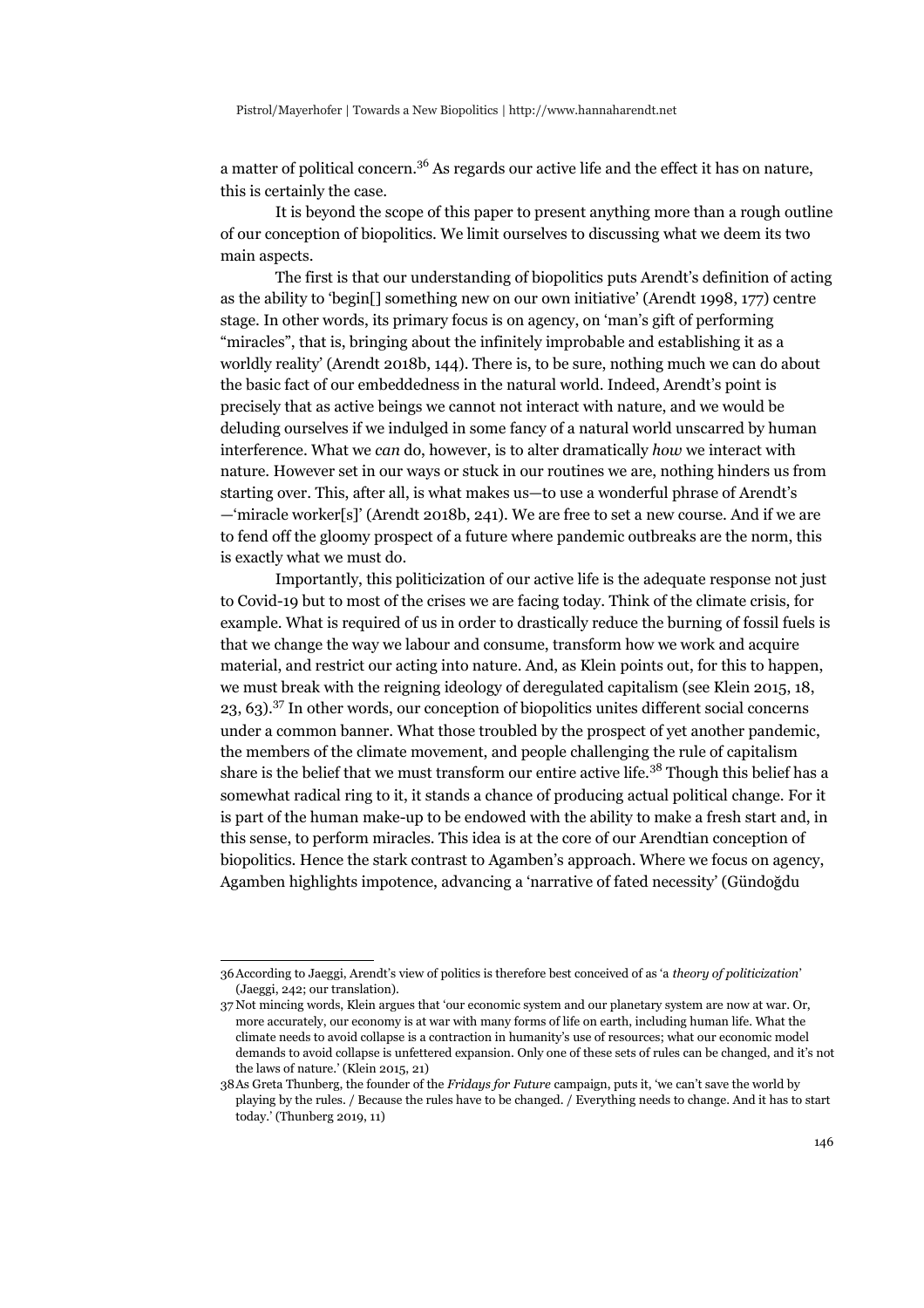2012, 15) that casts most of humanity as helpless pawns at the mercy of the sovereign, pummelled from one state of exception to the next.[39](#page-14-0)

The second point that merits attention is that our notion of biopolitics is reflective of Arendt's claim that 'one can only *act* with the help of others' (Arendt 2018b, 242).[40](#page-14-1) Action is a collective effort. Although we can make a move as individuals, nothing will come of it if others refuse to come to our aid. This is what Arendt calls 'the original interdependence of action' (Arendt 1998, 189). In 'Freedom and Politics, a Lecture', she puts it thus.

> In action, beginning and performance merge into each other, and, when applied to politics, this means that the person who takes the initiative and thus starts to lead must always move among those who join in to help him as his peers, and neither as a leader among his servants nor as a master among his apprentices or disciples. This is what Herodotus meant when he said that to be free was neither to rule nor to be ruled, and that therefore men could only be free in ίσονομια, as democracy was originally called, in being among one's equals. (Arendt 2018b, 243)

From this it follows that in Arendt action is inherently democratic. It is to do with the collective endeavour of equals, not with the dictates of some elite. This understanding of action chimes perfectly with the fact that the transformation of our relationship with the natural world is typically the concern not of governments but of civil society. Think, again, of the climate crisis. The most we can expect from our official political leaders, it seems, is a perfunctory commitment to take some minor steps towards more sustainable economic development. It is non-governmental actors—particularly young people determined to take a stand not only for their own future but for that of generations to come—who are championing the cause of a symbiosis between humankind and nature and are fighting for the radical change this requires. The biopolitics we have in mind, then, is a biopolitics from below. Again, the contrast to Agamben's interpretation of biopolitics is striking. While we take action to be a collective democratic effort, Agamben conceives of it in terms of the prerogative of the sovereign to produce bare life.

Let us close with a brief summary. Agamben's and our conception of biopolitics, though both inspired by Arendt, could not be more different. In Agamben, biopolitics is about the production of bare life at the hands of the sovereign. What he presents us with, in other words, is a biopolitics from above that renders those it affects powerless. In this sense, his take on biopolitics is truly a generalization of Arendt's analysis of totalitarian domination. For, as she tells us in 'Freedom and Politics, a Lecture', what totalitarianism amounts to is, properly understood, not a 'total politicization of life' but the 'abandonment of politics' (Arendt 2018b, 223), as it seeks to 'kill off all forms of spontaneity' (Arendt 2018b, 241). And because for Agamben biopolitics is totalitarianism writ large, he ends up with a theory of depoliticization.

<span id="page-14-0"></span><sup>39</sup>Our wager is that Arendt's claim that 'historical processes are created and constantly interrupted by human initiative' (Arendt 2018b, 240) feels entirely alien to Agamben.

<span id="page-14-1"></span><sup>40</sup>The idea that acting is possible only in concert with others is from Edmund Burke (see Burke 1909, 375).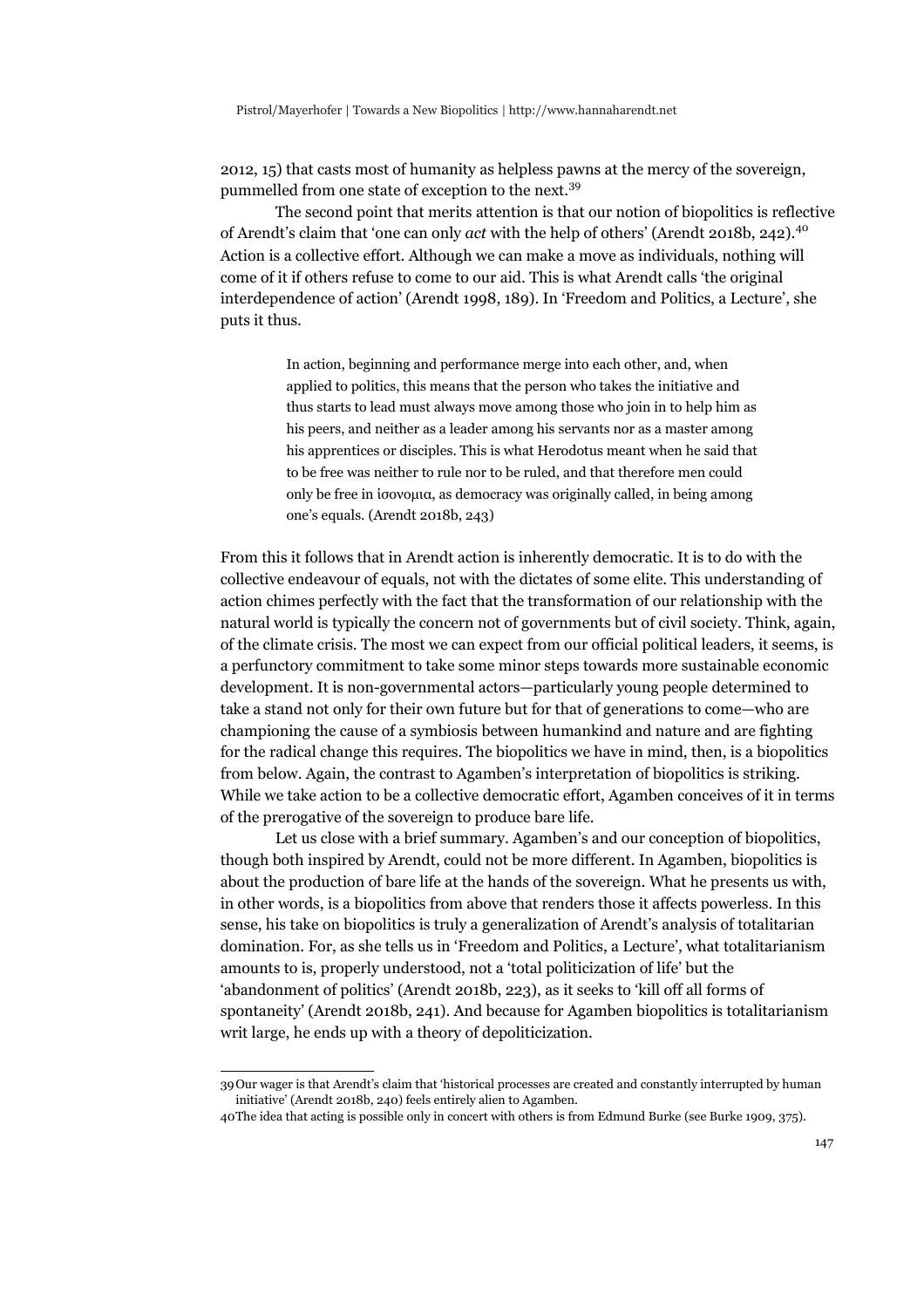What we propose, on the other hand, is a biopolitics from below that highlights agency, rendering our entire active life a matter of political concern. As we see it, biopolitics is a collective democratic affair and aims at what one might term, somewhat cumbersomely, the hyperpoliticization of life.[\\*](#page-15-0)

#### **References**

Agamben, Giorgio (1998), *Homo Sacer: Sovereign Power and Bare Life*. Translated by Daniel Heller-Roazen. Stanford, CA: Stanford University Press [ = *Homo Sacer I*].

Agamben, Giorgio (2005), *State of Exception*. Translated by Kevin Attell. Chicago, IL: The University of Chicago Press.

Agamben, Giorgio (2009), 'On the Limits of Violence', *Diacritics* 39 (4), 103–111.

Agamben, Giorgio (2021), *Where Are We Now? The Epidemic as Politics*. Translated by Valeria Dani. London: Eris.

Arendt, Hannah (1961), *Between Past and Future: Six Essays in Political Thought*. New York, NY: The Viking Press.

Arendt, Hannah (1994), 'Social Science Techniques and the Study of Concentration Camps', *Essays in Understanding, 1930–1954: Formation, Exile, and Totalitarianism*. Edited and with an introduction by Jerome Kohn. New York, NY: Schocken Books, 232– 247.

Arendt, Hannah (1998), *The Human Condition*. 2nd ed. Introduction by Margaret Canovan. Chicago, IL: The University of Chicago Press.

Arendt, Hannah (2000), 'Truth and Politics', *The Portable Hannah Arendt*. Edited with an introduction by Peter Baehr. New York, NY: Penguin Books, 545–575.

Arendt, Hannah (2005), 'Introduction *into* Politics', *The Promise of Politics*. Edited and with an introduction by Jerome Kohn. New York, NY: Schocken Books, 93–200.

Arendt, Hannah (2007), 'The Jewish War That Isn't Happening: Articles from *Aufbau*, October 1941–November 1942', *The Jewish Writings*. Edited by Jerome Kohn and Ron H. Feldman. New York, NY: Schocken Books, 134–185.

Arendt, Hannah (2015), *Macht und Gewalt*. 25th ed. Translated from the English by Gisela Uellenberg. With an interview by Adelbert Reif. Munich: Piper.

Arendt, Hannah (2017), *The Origins of Totalitarianism*. London: Penguin Books.

Arendt, Hannah (2018a), 'Culture and Politics', *Thinking Without a Banister: Essays in Understanding, 1953–1975*. Edited and with an introduction by Jerome Kohn. New York, NY: Schocken Books, 160–184.

Arendt, Hannah (2018b), 'Freedom and Politics, a Lecture', *Thinking Without a Banister: Essays in Understanding, 1953–1975*. Edited and with an introduction by Jerome Kohn. New York, NY: Schocken Books, 220–244.

Braun, Kathrin (2007), 'Biopolitics and Temporality in Arendt and Foucault', *Time & Society* 16 (1), 5–23.

Burke, Edmund (1909), 'Thoughts on the Cause of the Present Discontents', in *The Works of Edmund Burke, Volume 1*. London: George Bell & Sons, 306–381.

<span id="page-15-0"></span>We thank two anonymous reviewers and Matthias Flatscher for their comments on the draft version of this paper.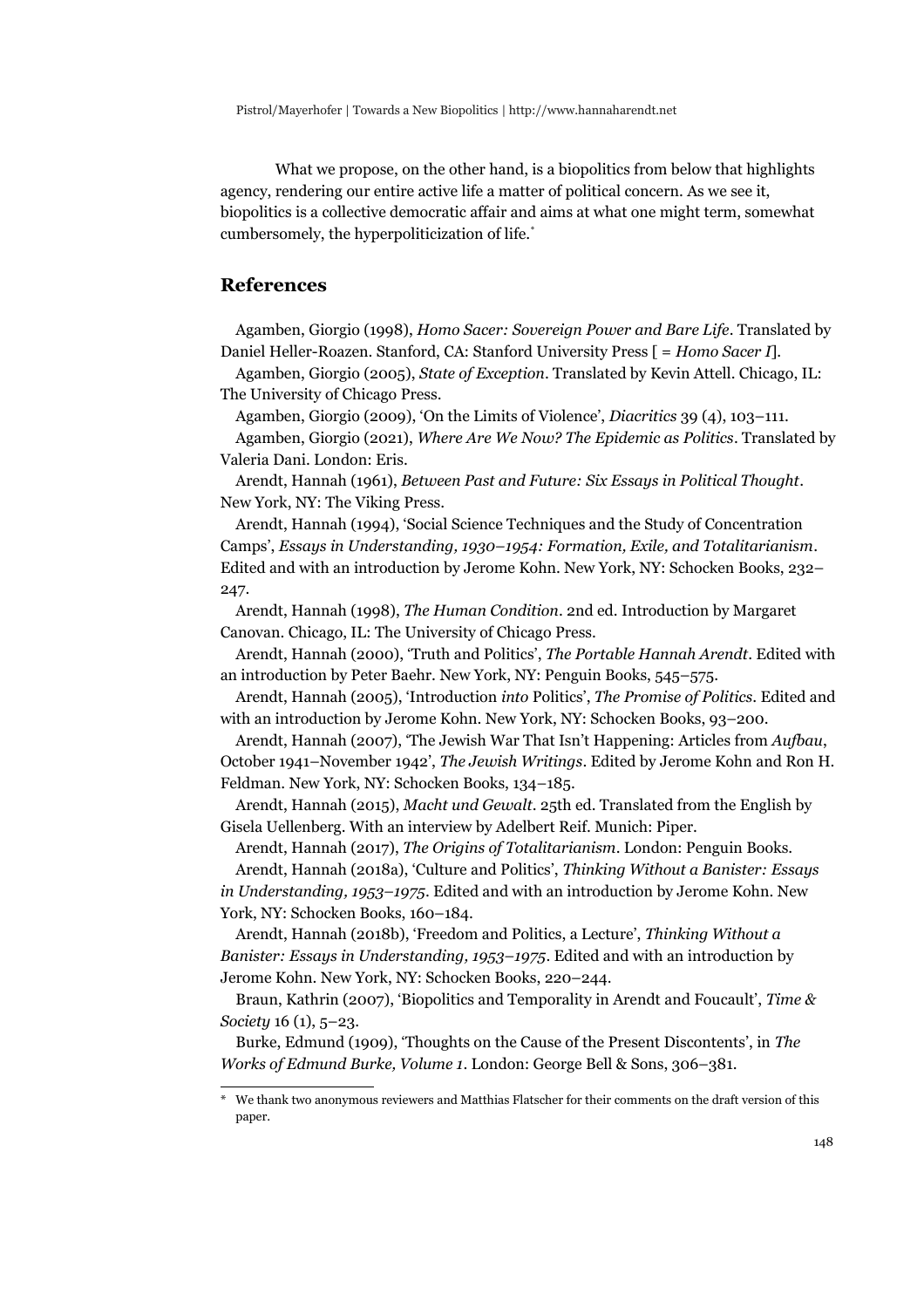Pistrol/Mayerhofer | Towards a New Biopolitics | http://www.hannaharendt.net

Celan, Paul (2005), *Die Gedichte: Kommentierte Gesamtausgabe in einem Band*. Edited and annotated by Barbara Wiedemann. Frankfurt am Main: Suhrkamp.

Derrida, Jacques (2005), 'Poetics and Politics of Witnessing', *Sovereignties in Question: The Poetics of Paul Celan*. Edited by Thomas Dutoit and Outi Pasanen. New York, NY: Fordham University Press, 65–96.

Duarte, André (2007), 'Hannah Arendt, Biopolitics, and the Problem of Violence: From Animal Laborans to Homo Sacer', in Richard H. King and Dan Stone (eds.), *Hannah Arendt and the Uses of History: Imperialism, Nation, Race, and Genocide*. New York, NY: Berghahn Books, 191–204.

Dubos, René (1976), 'Symbiosis between the Earth and Humankind', *Science* 193 (4252), 459–462.

Foucault, Michel (1978), *The History of Sexuality, Volume I: An Introduction*. Translated from the French by Robert Hurley. New York, NY: Pantheon Books.

Foucault, Michel (2003), '*Society Must Be Defended': Lectures at the Collège de France, 1975–1976*. Edited by Mauro Bertani and Alessandro Fontana. Translated by David Macey. New York, NY: Picador.

Gündoğdu, Ayten (2012), 'Potentialities of Human Rights: Agamben and the Narrative of Fated Necessity', *Contemporary Political Theory* 11 (1), 2–22.

Honigsbaum, Mark (2020), *The Pandemic Century: A History of Global Contagion from the Spanish Flu to Covid-19*. London: Penguin Books.

Jaeggi, Rahel (2007), 'Die im Dunkeln sieht man nicht: Hannah Arendts Theorie der Politisierung' in Heinrich-Böll-Stiftung (ed.), *Hannah Arendt: Verborgene Tradition – Unzeitgemäße Aktualität*. Berlin: Akademie Verlag, 241–250.

Klein, Naomi (2007), *The Shock Doctrine: The Rise of Disaster Capitalism*. New York, NY: Metropolitan Books.

Klein, Naomi (2015), *This Changes Everything: Capitalism vs. the Climate*. London: Penguin Books.

Kotsko, Adam/Salzani, Carlo, eds. (2017), *Agamben's Philosophical Lineage*. Edinburgh: Edinburgh University Press.

Lemke, Thomas (2011), *Biopolitics: An Advanced Introduction*. Translated by Eric Frederick Trump. New York, NY: New York University Press.

Locke, John (2016), *Second Treatise of Government, and A Letter Concerning Toleration*. Edited with an introduction and notes by Mark Goldie. Oxford: Oxford University Press.

Marchart, Oliver (2010), *Die politische Differenz: Zum Denken des Politischen bei Nancy, Lefort, Badiou, Laclau und Agamben*. Berlin: Suhrkamp Verlag.

Marx, Karl (1982), *Capital: A Critique of Political Economy, Volume I*. Introduced by Ernest Mandel. Translated by Ben Fowkes. Harmondsworth: Penguin Books.

Myers, Samuel/Frumkin, Howard (2020), 'Afterword: Coronavirus and Planetary Health', in Samuel Myers and Howard Frumkin (eds.), *Planetary Health: Protecting Nature to Protect Ourselves*. Washington, DC: Island Press, 487–495.

Office of United States Chief of Counsel for Prosecution of Axis Criminality (1946), *Nazi Conspiracy and Aggression*, *Volume VII*. Washington, DC: United States Government Printing Office.